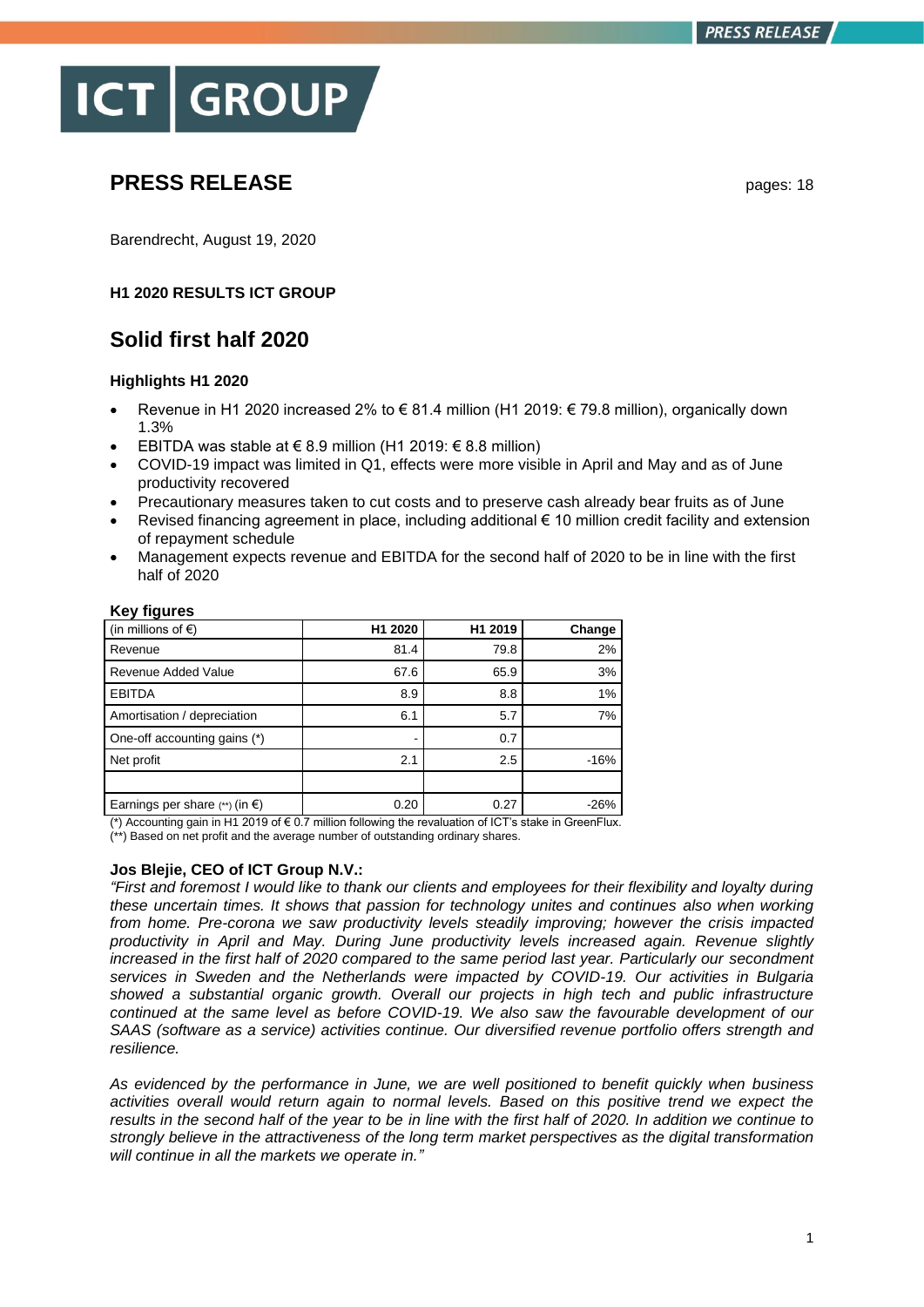## **COVID-19 measures**

In light of the COVID-19 crisis ICT has taken necessary measures to cut and control costs, with a strong focus on cash management. These measures already have an effect as of June. ICT did not apply for governmental support (NOW - 1) in the Netherlands.

ICT concluded a revised financing agreement which includes an additional € 10 million government secured facility by Rabobank, to provide ICT with a back-up financing facility in case the crisis would further intensify. Furthermore, we agreed on a 6-month extension of the redemption schedule and a temporary increase of the net debt / EBITDA ratio to 3.5.

## **Personnel**

At 30 June 2020, ICT Group employs 1,503 people (1,453 FTEs), around 2.4% higher than at yearend 2019.

## **Notes to the results**

## **Performance ICT Group**

ICT Group's revenue came in at  $\epsilon$  81.4 million in the first half of 2020, a 2.0% increase compared to € 79.8 million reported in H1 2019. Organically, excluding acquisitions and divestments, revenue decreased by 1.3%.

Personnel costs increased to € 49.1 million (H1 2019: € 46.4 million), in line with the increase in FTE's and salary increases.

Other operating expenses decreased from  $\epsilon$  10.6 million in H1 2019 to  $\epsilon$  9.6 million in the first half of 2020, mainly as a result of the measures taken in light of the COVID-19 crisis. The costs related to strategic initiatives in H1 2020 amounted to  $\epsilon$  0.1 million compared to  $\epsilon$  0.5 million in H1 2019.

For the first six months of 2020 EBITDA was more or less stable at  $\epsilon$  8.9 million, compared to  $\epsilon$  8.8 million in the comparable period in 2019. The EBITDA margin decreased slightly to 10.9% (H1 2019: 11.1%).

| Per segment<br>(in $\epsilon$ millions) | H1 2020        |               | H1 2019 | Δ             |          |
|-----------------------------------------|----------------|---------------|---------|---------------|----------|
|                                         | <b>Revenue</b> | <b>EBITDA</b> | Revenue | <b>EBITDA</b> | Revenue  |
| Engineering R&D                         | 20.1           | 2.5           | 21.2    | 3.4           | $-5.2%$  |
| <b>Industrial Automation</b>            | 18.1           | 2.1           | 19.0    | 2.9           | $-4.7%$  |
| Infra & Mobility                        | 20.0           | 2.6           | 21.8    | 2.1           | $-8.3%$  |
| Healthcare Techn.                       | 4.7            | 0.0           | 5.3     | 0.3           | $-11.3%$ |
| <b>Bulgaria</b>                         | 8.5            | 1.7           | 5.7     | 1.1           | 49.1%    |
| Sweden                                  | 8.9            | 0.4           | 7.6     | 0.4           | 17.1%    |
| Other                                   | 7.5            | $-0.4$        | 5.9     | $-1.4$        | 27.1%    |
| Eliminations                            | -6.4           | 0.0           | $-6.7$  | 0.0           | $-4.5%$  |
|                                         | 81.4           | 8.9           | 79.8    | 8.8           | 2.0%     |

## **Performance per segment**

## **Engineering R&D**

In this segment, ICT is active in the R&D of the industrial sectors Automotive, High Tech and Machine Building.

The HighTech activities were not impacted by COVID-19 and are performing in line with expectations. We do see an impact in the Automotive activities, but at the same time the sales funnel looks promising. The Machine & Systems unit, in particular the secondment business, was impacted significantly. Customers are scaling back development programmes, which is impacting productivity. We do however see customers starting up again.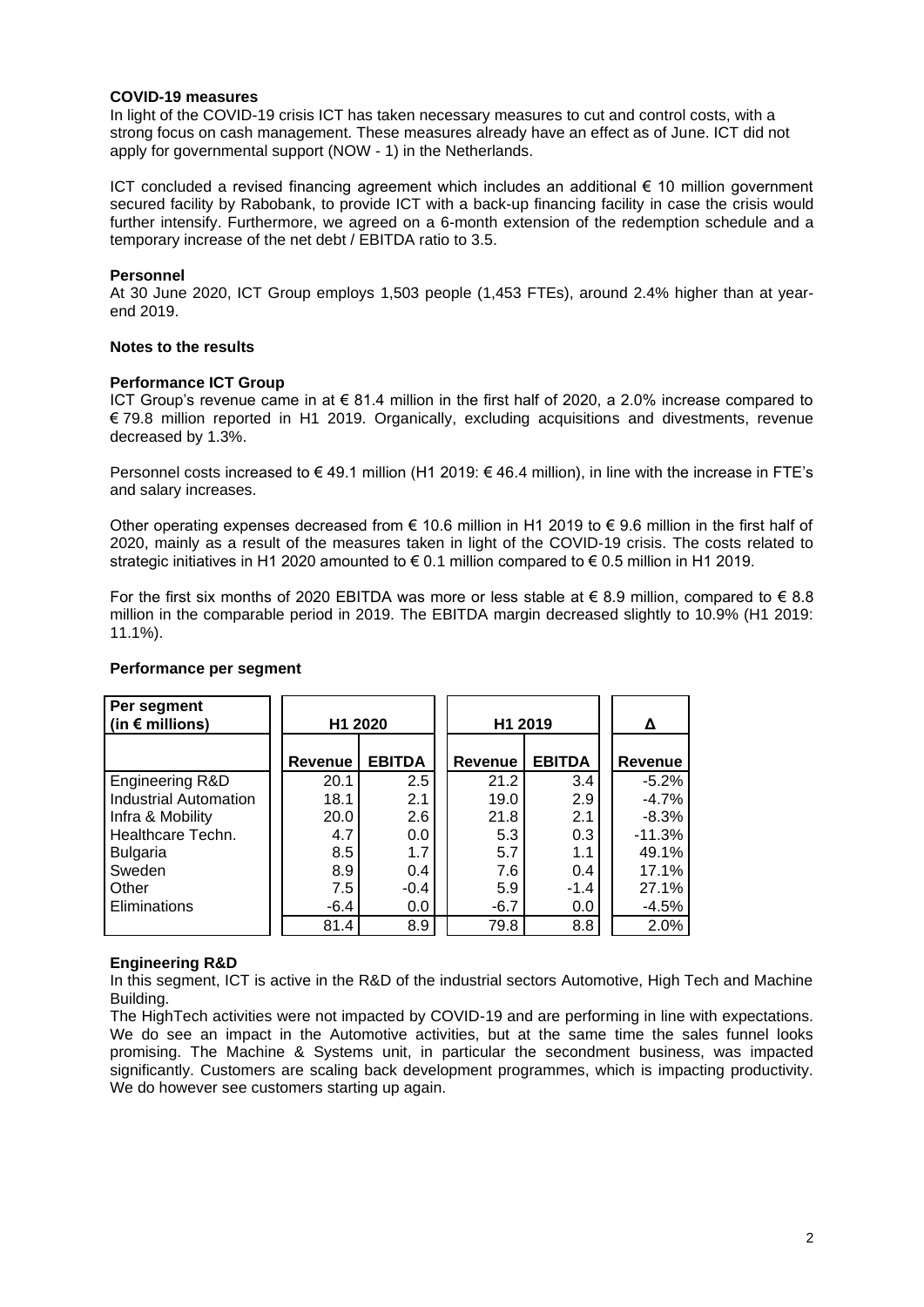## **Industrial Automation**

In this segment Logistics & Transport, Industry and Outsourced services are the key markets for ICT. This segment serves customers that have been heavily impacted by the crisis. Especially the activities in the units Logistics &Transport and Industry were significantly impacted in the second quarter. However we do see demand increasing again.

## **Infra & Mobility**

In the public domain ICT focuses on services around capital assets in the area of Water, Energy, Road and Rail infrastructure as well as Mobility.

This segment experienced little impact of COVID-19. Many projects in the public domain are continuing, however we do see some pressure on secondment activities within the Water & Infra unit. The TURNN entity, ICT's Mobility as a Service activities, continued its positive development. After a number of successful pilots the first customer contracts, with both municipalities and large companies, were won and completed.

## **Healthcare Technology**

The performance of the Healthcare unit is affected by COVID-19. This is mainly the case at the consultancy activities that were already operating at lower productivity levels before the crisis. The activities focused on the sale of the foetal care products did show a positive performance.

## **Bulgaria**

ICT's nearshoring entity Strypes saw a further increase in customer demand, which translated into substantial organic growth. Our strategic decision to accelerate our nearshoring activities clearly paid off. Strypes is well positioned to capitalize upon the increasing demand for nearshoring activities. The integration of Kodar and Up2 is ongoing and progressing according to plan. EBITDA margins further increased during the first half of 2020.

## **Sweden**

Additude, acquired in February 2019, is now fully integrated into ICT. Also here COVID-19 had an impact in the second quarter. On the other hand one of the largest contracts was recently prolonged. Hiring activities are under pressure from COVID-19, therefore recovery of the margins is lagging behind.

## **Other**

The segment 'Other' includes a number of small entities as well as the holding costs of the group. As Improve is mainly engaged in trainings, the second quarter was heavily impacted by COVID-19. OrangeNXT is performing in line with plan although COVID-19 is putting some pressure on the growth rate. Nevertheless OrangeNXT progresses out of the start-up phase and realised a small profit. The results of the German and Belgian entities have been slightly positive.

## **Other financial information**

ICT has attributed a value to and is amortising several intangible assets, including order backlog, software and customer relations of its acquisitions. Amortisation in the first half of 2020 amounted to € 2.6 million (H1 2019: € 2.6 million). Depreciation for the first half of 2020 amounted to € 3.5 million (H1 2019: € 3.1 million).

The result from associates amounted to a profit of  $\epsilon$  0.4 million (H1 2019:  $\epsilon$  0.3 million loss). The profit was mainly the result of a one-off gain realised at one of the associates.

Financing expenses came in at  $\epsilon$  0.6 million in the first six months of 2020 (H1 2019:  $\epsilon$  0.5 million).

Taxes in the first half of 2020 amounted to  $\epsilon$  0.5 million compared with  $\epsilon$  0.5 million in the first half of 2019.

Reported net profit for the first six months of 2020 came in at € 2.1 million (H1 2019: € 2.5 million). In the net profit for H1 2019 a one-off accounting gain of  $\epsilon$  0.7 million was included as a result of the revaluation of ICT Group's stake in GreenFlux. The earnings per share came in at € 0.20 (H1 2019:  $\epsilon$  0.27). The number of outstanding ordinary shares were stable compared to year-end 2019 and amounted to 9,565,010.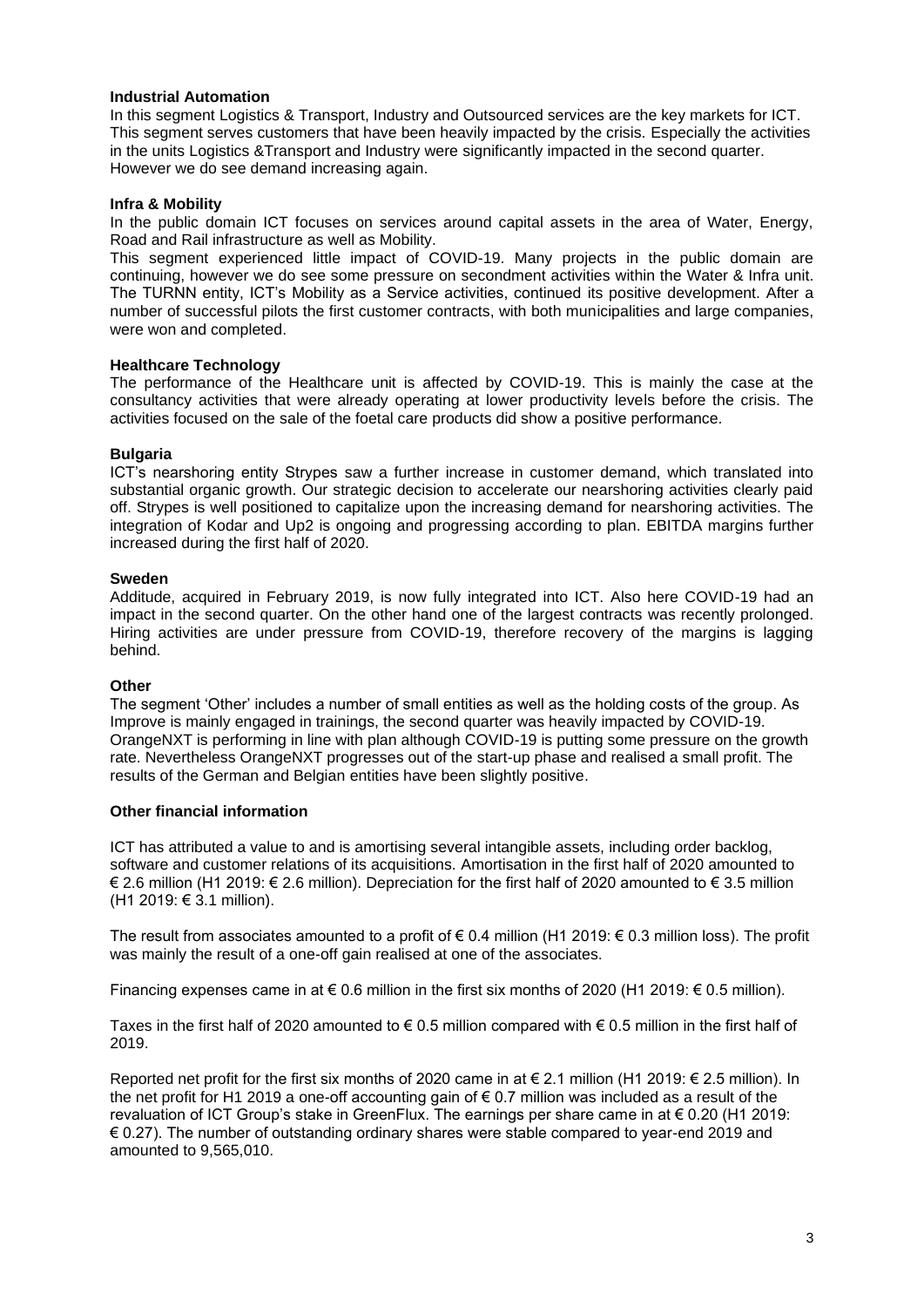## **Cash flow movement**

In the first half of the year, net operational cash flow increased significantly to  $\epsilon$  6.8 million positive (H1 2019: € 3.8 million positive), partly due to postponement of tax payments. Also the net cash position increased and amounted to € 8.0 million positive per 30 June 2020 (31 December 2019: € 5.8 million positive). This increase was the result of the positive effect of cash preserving measures including the resolution at the AGM not to declare a dividend and the extension of the redemption schedule of the company's loans, combined with the positive development of the operational cash flow.

#### **Balance sheet structure**

At the end of the first half of 2020, shareholders' equity stood at € 56.6 million (31 December 2019: € 54.5 million). The balance sheet total increased from € 124.4 million at year-end 2019 to € 129.3 million at 30 June 2020. Solvency (shareholders' equity/total assets) was unchanged at 44% at the end of June 2020 (44% at year-end 2019), reflecting a sound financial basis.

## **Outlook**

Long term market perspectives remain attractive as we continue to believe in the ongoing digital transformation in all the markets we operate in. We remain fully committed to deliver on our mid-term objective of increasing annual revenue to between € 200 and € 230 million, with a targeted EBITDA margin between 13% and 15%.

Barring unforeseen circumstances, in particular in relation to COVID-19, management expects that revenue and EBITDA in the second half of 2020 will be in line with the first half of 2020.

In these unprecedented times, our diversified revenue portfolio offers strength and resilience, while we put the well-being and safety of our employees and customers first at all times.

/ / / / / /

**ICT Group N.V.** is a leading European industrial technology solutions provider. Our dedicated technical professionals offer our clients services in the field of consultancy, software development, project-based solutions and IT system maintenance. It is our mission to make the world a little smarter every day.

Our specialist knowledge in a variety of industries enables us to realise innovative solutions by linking people, technologies and ideas. With around 1,500 dedicated technical specialists in the field, we are capable of building and integrating new and innovative technologies into relevant business solutions for our customers.

With our Smarter Industries solutions we serve the automotive, manufacturing, high-tech, food, chemical & pharma, oil & gas and logistics industries. Our solutions in Smarter Cities are focused on water, rail and road infrastructure as well as public transport and mobility. Within Smarter Healthcare we provide solutions in the domains of medical data exchange, radiotherapy and obstetrics. Furthermore, ICT Group delivers its own cloud-based software for IoT, digital transformation and artificial intelligence.

ICT Group N.V. operates in the Netherlands, Bulgaria, Sweden, Belgium and Germany.

**For further information:**  Carla Stuifzand, marketing director +31 (0)88 908 2000 E-mail: info@ict.nl [www.ict.eu](http://www.ict.eu/)

*This press release contains information that qualifies as inside information within the meaning of Article 7(1) of the EU Market Abuse Regulation.*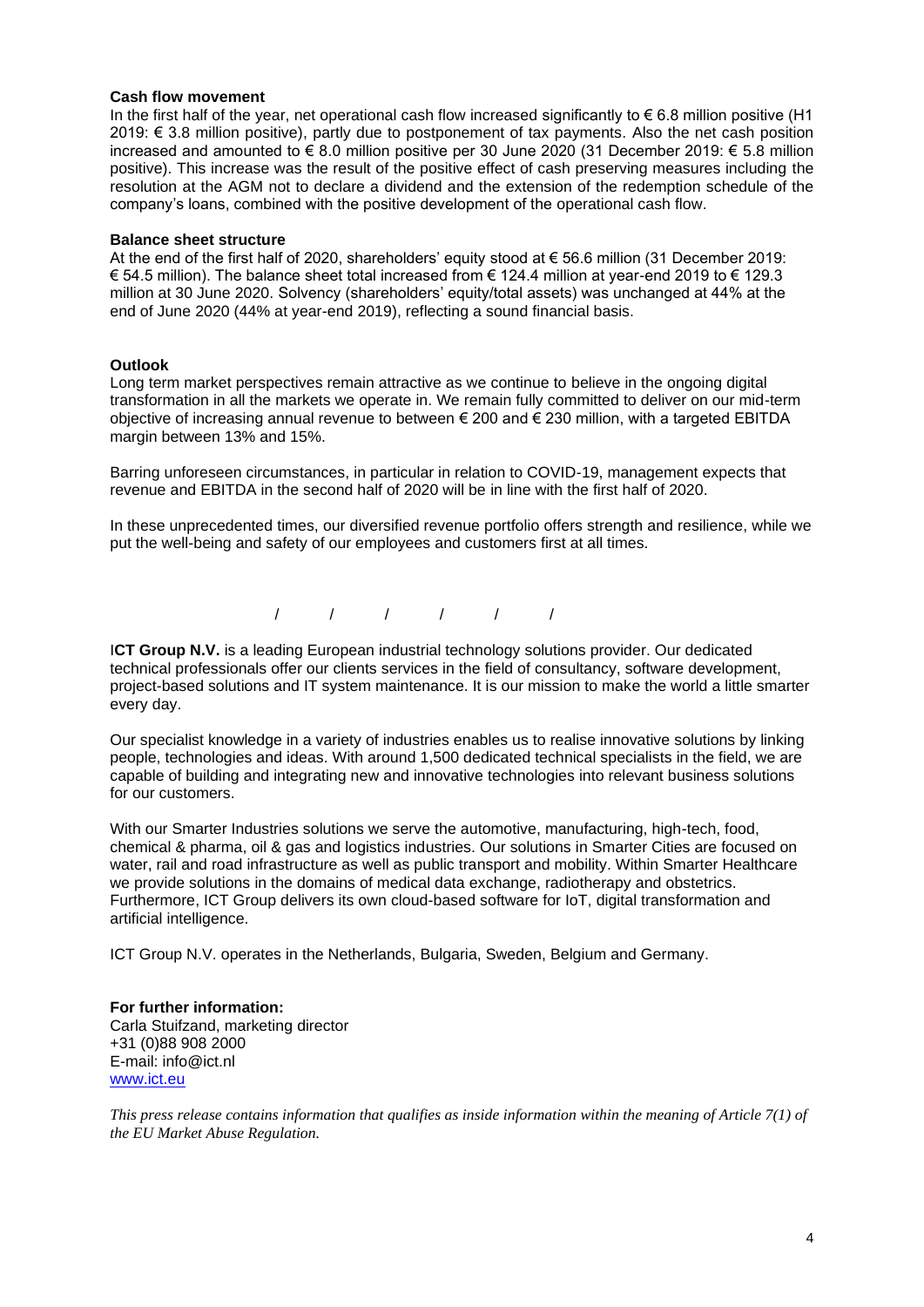#### **Cautionary statement**

This press release contains forward-looking statements. Forward-looking statements are always based on assumptions and estimates relating to uncertain events over which ICT Group N.V. has no control. They concern, for example, measures taken by the Dutch and other governments, currency movements, price fluctuations, changes in law and regulations, legal precedents and market developments. ICT Group N.V. would like to stress that the contents of this press release are based on the information that is currently available. The reality can always deviate from expectations for the future. ICT Group N.V. has no obligation to update the statements contained in this document, unless required by law.

In this press release, where information has been presented in thousands or millions of units, amounts may have been rounded. Accordingly, totals of columns or rows of numbers in tables or charts may not be equal to the apparent sum of the individual items. Actual numbers may differ from those contained herein due to such rounding.

**Annex: Condensed consolidated interim financial statements 30 June 2020**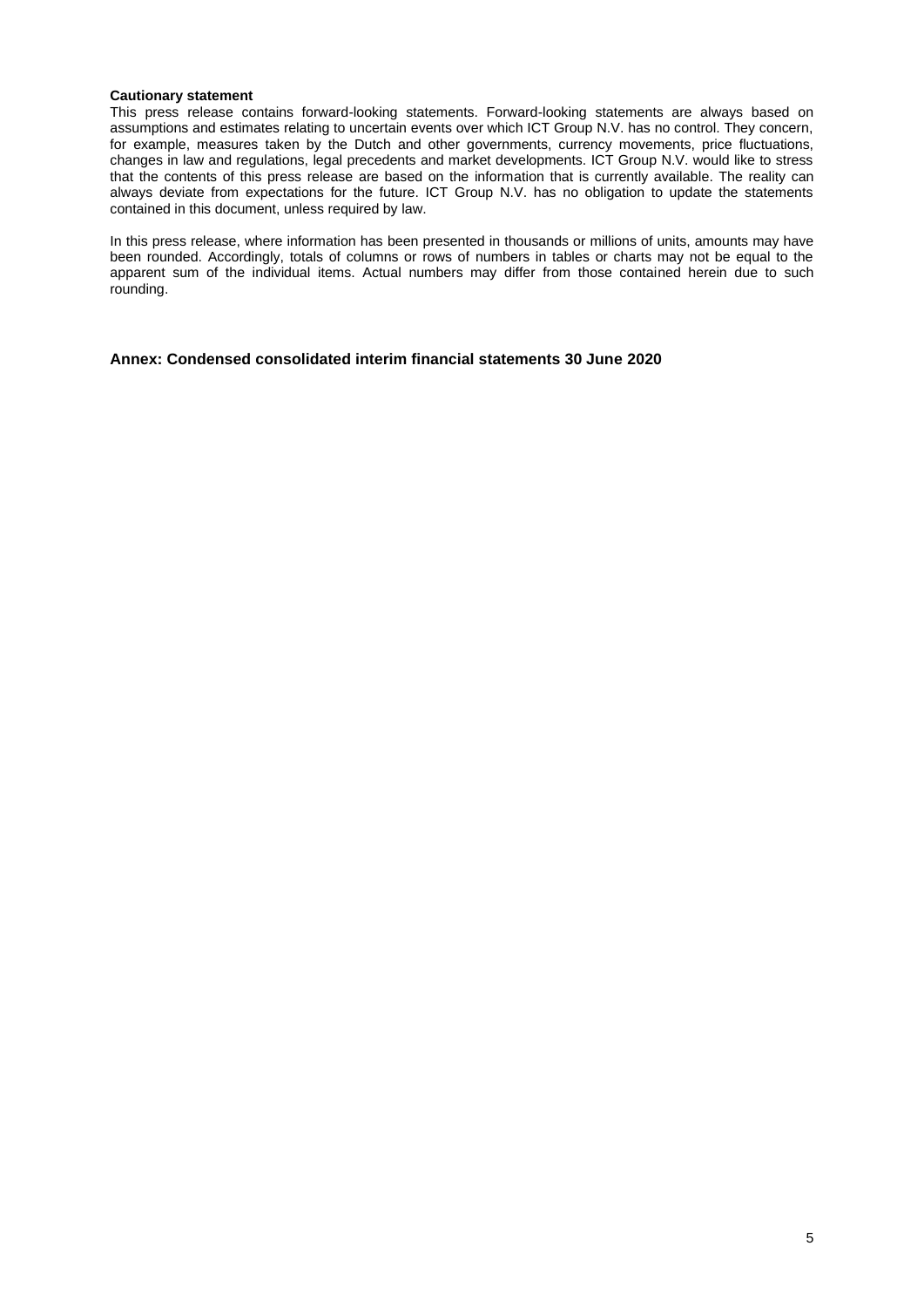**ICT GROUP N.V.**

## **Condensed consolidated interim financial statements**

30 June 2020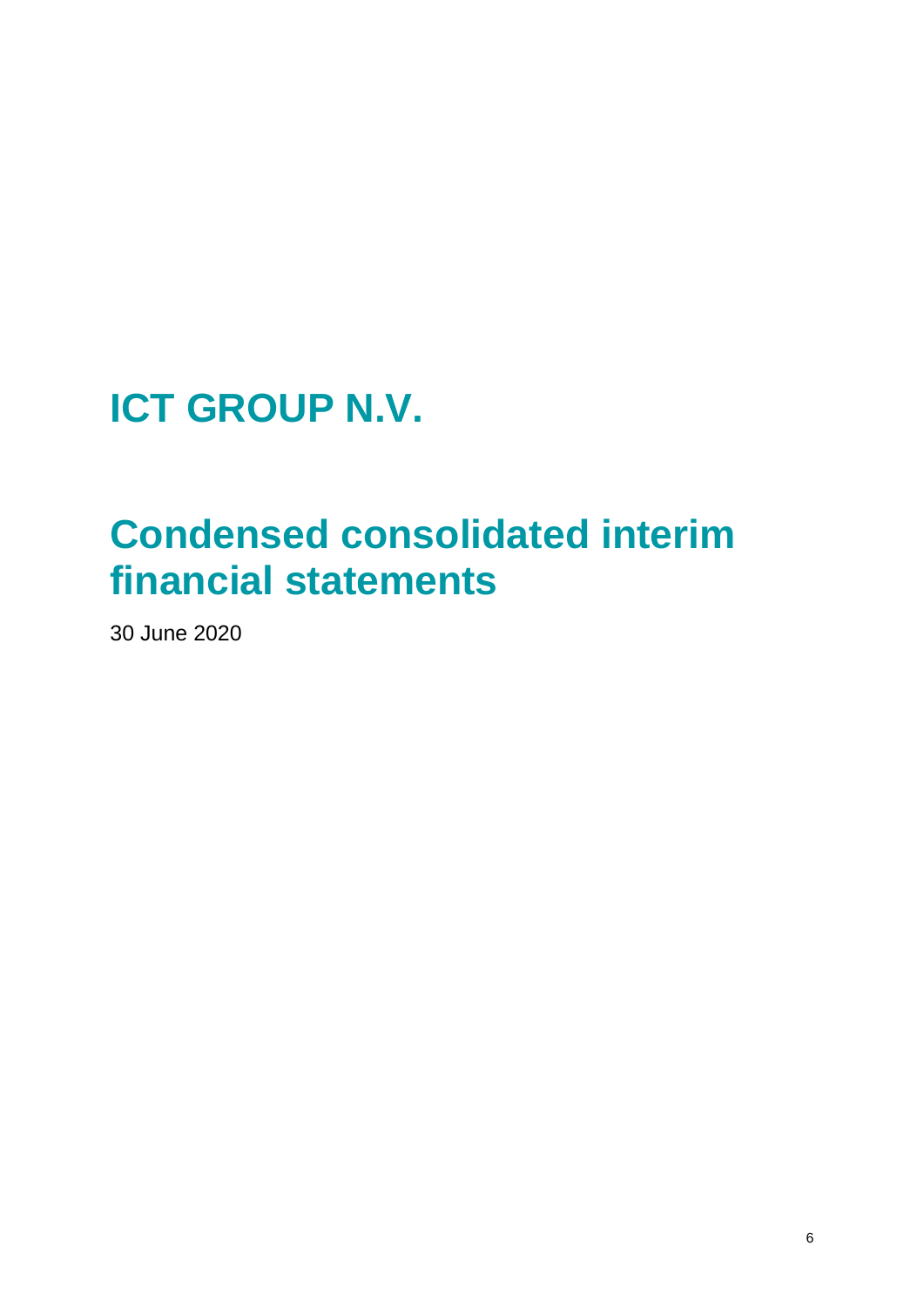## **Condensed interim consolidated statement of comprehensive income**

(UNAUDITED)

| $(x \in 1,000)$                               | note | 1 January -<br>30 June 2020 | 1 January -<br>30 June 2019 |
|-----------------------------------------------|------|-----------------------------|-----------------------------|
|                                               |      |                             |                             |
| Revenue                                       | 1)   | 81,377                      | 79,786                      |
| Cost of Materials and subcontractors          |      | 13,791                      | 13,902                      |
| Employee benefit expenses                     |      | 49,126                      | 46,443                      |
| Depreciation and amortisation                 |      | 6,057                       | 5,716                       |
| Other operating expenses                      | 2)   | 9,606                       | 10,596                      |
| Total operating expenses                      |      | 78,579                      | 76,659                      |
| <b>Operating profit</b>                       |      | 2,798                       | 3,127                       |
| Financial expenses                            |      | (572)                       | (532)                       |
| Financial income                              |      | 5                           | 90                          |
| One-off accounting gains                      | 3)   |                             | 679                         |
| Result from associates                        |      | 396                         | (325)                       |
| Result from other financial fixed assets      |      | 16                          |                             |
| <b>Result before taxes</b>                    |      | 2,643                       | 3,039                       |
| Income tax expense                            |      | (538)                       | (493)                       |
| Net profit                                    |      | 2,105                       | 2,546                       |
| Other comprehensive income (loss), net of tax |      | (4)                         | (23)                        |
| Total comprehensive income                    |      | 2,101                       | 2,523                       |
| Net profit attributable to:                   |      |                             |                             |
| - Shareholders of ICT Group N.V.              |      | 1,935                       | 2,563                       |
| - Non-controlling interests                   |      | 170                         | (17)                        |
| Total comprehensive income attributable to:   |      |                             |                             |
| - Shareholders of ICT Group N.V.              |      | 1,931                       | 2,540                       |
| - Non-controlling interests                   |      | 170                         | (17)                        |
|                                               |      |                             |                             |
| Earnings per share:                           |      |                             |                             |
| Basic earnings per share (in $\epsilon$ )     |      | 0.20                        | 0.27                        |
| Diluted earnings per share (in $\epsilon$ )   |      | 0.20                        | 0.27                        |

\*) The 2019 net profit includes € 0.7 million of one-off gains related to the dilution of the share in GreenFlux. These profits are non-cash items and are non-distributable profits under Dutch law.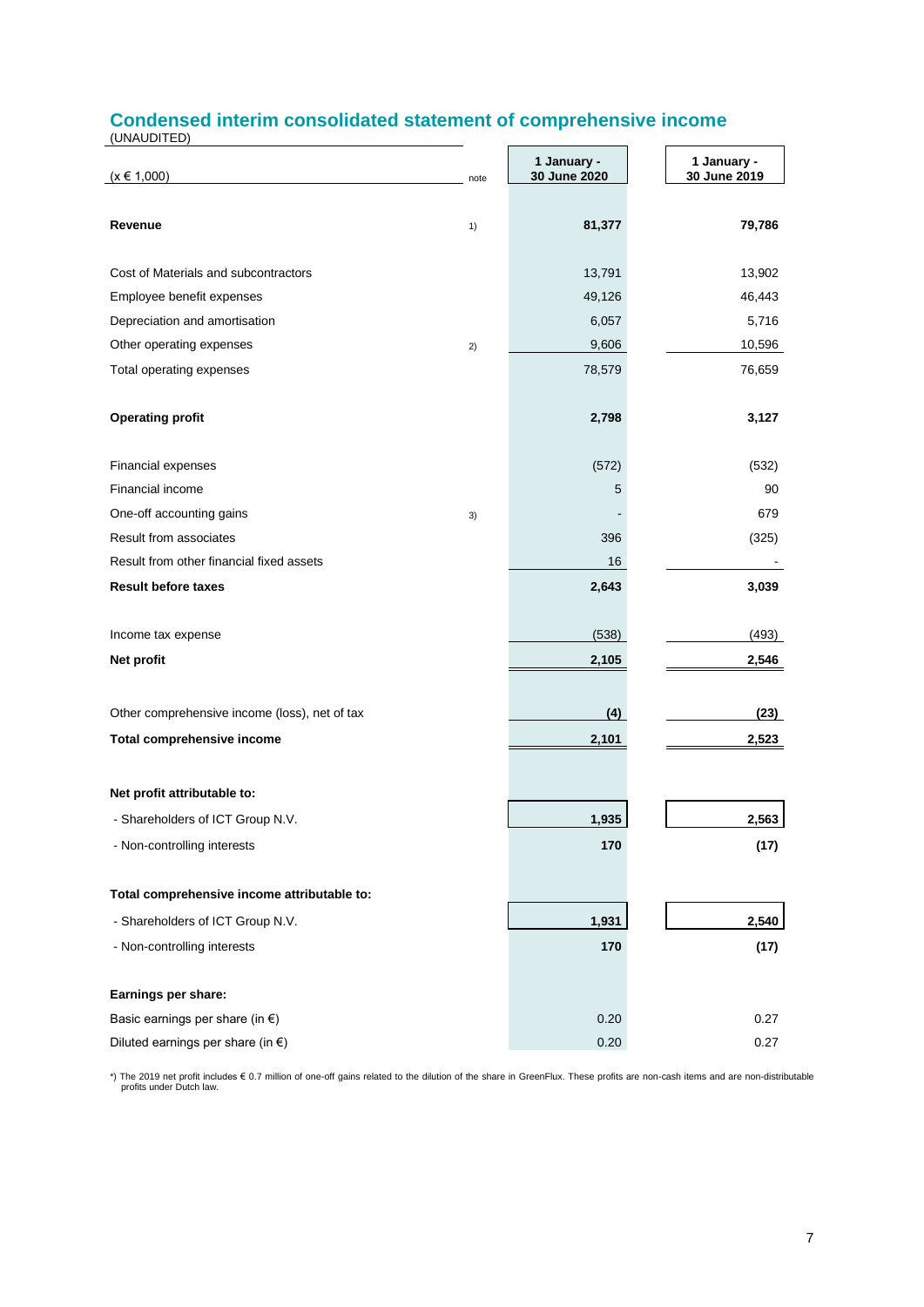## **Condensed interim consolidated balance sheet**

(Before proposed profit appropriation) (UNAUDITED

| x €1.000                                                            | <b>Note</b> | 30 June 2020 |         | 31 December 2019 |         |
|---------------------------------------------------------------------|-------------|--------------|---------|------------------|---------|
| <b>Assets</b><br>NON-CURRENT ASSETS                                 |             |              |         |                  |         |
| Property, plant & equipment                                         |             | 3,499        |         | 3,655            |         |
| Right-of-use assets                                                 |             | 14,367       |         | 13,134           |         |
| Goodwill                                                            |             | 37,245       |         | 37,457           |         |
| Other intangible assets                                             |             | 20,175       |         | 21,251           |         |
| Investment in associates                                            | 3)          | 1,308        |         | 912              |         |
| Deferred tax assets                                                 |             | 510          |         | 373              |         |
| Other financial assets                                              |             | 1,394        |         | 1,590            |         |
| <b>CURRENT ASSETS</b>                                               |             |              | 78,498  |                  | 78,372  |
| Trade and other receivables                                         |             | 42,253       |         | 39,354           |         |
| Corporate income tax receivable                                     |             | 518          |         | 915              |         |
| Cash and cash equivalents                                           |             | 8,034        |         | 5,769            |         |
|                                                                     |             |              | 50,805  |                  | 46,038  |
| <b>TOTAL ASSETS</b>                                                 |             |              | 129,303 |                  | 124,410 |
| <b>Equity and liabilities</b><br>SHAREHOLDERS' EQUITY               |             |              | 56,644  |                  | 54,543  |
| NON-CURRENT LIABILITIES                                             |             |              |         |                  |         |
| Deferred tax liabilities                                            |             | 3,597        |         | 3,912            |         |
| Share-based compensation                                            |             | 687          |         | 482              |         |
| Loans (long-term)                                                   |             | 13,422       |         | 13,423           |         |
| Lease liabilities (long-term)<br>Deferred acquisition consideration |             | 9,546        |         | 8,488            |         |
| (LT)                                                                |             | 2,555        | 29,807  | 3,600            | 29,905  |
| <b>CURRENT LIABILITIES</b>                                          |             |              |         |                  |         |
| Trade payables                                                      |             | 4,904        |         | 5,837            |         |
| Corporate income tax payable<br>Other taxes and social security     |             | 560          |         | 86               |         |
| premiums                                                            |             | 6,489        |         | 8,996            |         |
| Loans (short-term)<br>Deferred acquisition consideration            |             | 6,540        |         | 6,540            |         |
| (ST)                                                                |             | 1,929        |         | 747              |         |
| Lease liabilities (short-term)                                      |             | 4,724        |         | 4,617            |         |
| Other current liabilities                                           |             | 17,706       | 42,852  | 13,139           | 39,962  |
| <b>TOTAL EQUITY AND LIABILITIES</b>                                 |             |              | 129,303 |                  | 124,410 |

\*) The 2019 net profit includes € 0.7 million of one-off gains related to the dilution of the share in GreenFlux.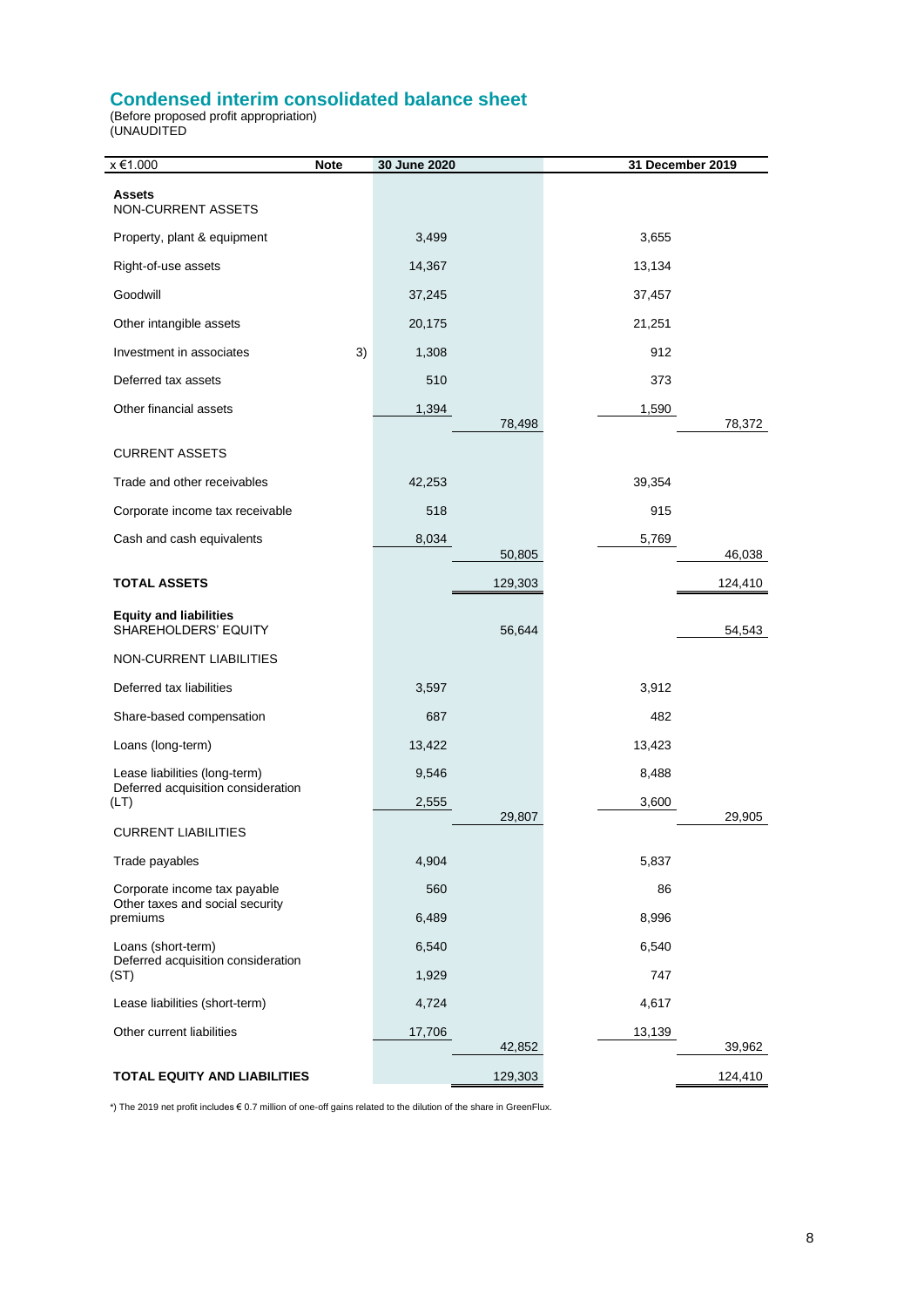## **Consolidated interim statement of changes in equity** (UNAUDITED)

|                                          |                                   |                             |                                     |                      | Attributable to owners of the parent |                         |                           |              |                                  |                              |
|------------------------------------------|-----------------------------------|-----------------------------|-------------------------------------|----------------------|--------------------------------------|-------------------------|---------------------------|--------------|----------------------------------|------------------------------|
|                                          | <b>Issued</b><br>share<br>capital | <b>Share</b><br>premiu<br>m | Currency<br>translatio<br>n reserve | Legal<br>reserv<br>е | <b>Treasur</b><br>у<br>shares        | Retaine<br>d<br>earning | Profit<br>for the<br>year | <b>Total</b> | Non-<br>controllin<br>g interest | <b>Total</b><br>equity       |
| $(x \in 1,000)$                          |                                   |                             |                                     |                      |                                      | s                       |                           |              |                                  |                              |
| First half-year<br>2019                  |                                   |                             |                                     |                      |                                      |                         |                           |              |                                  |                              |
| <b>Balance at 1</b><br>January 2019      | 946                               | 14,204                      | 95                                  | 2,172                | (290)                                | 26,765                  | 9,391                     | 53,283       | 941                              | 54,224                       |
|                                          |                                   |                             |                                     |                      |                                      |                         |                           |              |                                  |                              |
| Net profit<br>Other<br>comprehensive     |                                   |                             |                                     |                      |                                      |                         | 2,563                     | 2,563        | (17)                             | 2,546                        |
| income<br>Total                          |                                   |                             | (23)                                |                      |                                      |                         |                           | (23)         |                                  | (23)                         |
| comprehensive<br>income                  |                                   |                             | (23)                                |                      |                                      |                         | 2,563                     | 2,540        | (17)                             | 2,523                        |
| Dividends paid<br>Stock dividend         |                                   |                             |                                     |                      |                                      | (2, 345)                |                           | (2, 345)     | (208)                            | (2, 553)                     |
| charged<br>Acquisition of                |                                   |                             |                                     |                      |                                      |                         |                           |              |                                  |                              |
| subsidiaries<br>Purchase of              |                                   |                             |                                     |                      |                                      | (145)                   |                           | (145)        | (65)                             | (210)                        |
| treasury shares<br>Sale of treasury      |                                   |                             |                                     |                      |                                      |                         |                           |              |                                  |                              |
| shares                                   |                                   |                             |                                     |                      |                                      |                         |                           |              |                                  |                              |
| Issuance of new<br>shares                | 10                                | (10)                        |                                     |                      |                                      |                         |                           |              |                                  |                              |
| Transfers<br>Prior year result           |                                   |                             | $\blacksquare$                      | 4,880                | $\blacksquare$                       | (4,880)                 |                           |              |                                  |                              |
| allocation                               |                                   |                             |                                     |                      | $\blacksquare$                       | 9,391                   | (9, 391)                  |              |                                  |                              |
| <b>Balance at 30</b><br><b>June 2019</b> | 956                               | 14,194                      | 72                                  | 7,052                | (290)                                | 28,786                  | 2,563                     | 53,333       | 651                              | 53,984                       |
| <b>First half-year</b><br>2020           |                                   |                             |                                     |                      |                                      |                         |                           |              |                                  |                              |
| <b>Balance at 1</b><br>January 2020      | 956                               | 14,194                      | 91                                  | 7,371                | (13)                                 | 28,767                  | 2,618                     | 53,984       | 559                              | 54,543                       |
| Net profit<br>Other                      |                                   |                             |                                     |                      |                                      |                         | 1,935                     | 1,935        | 170                              | 2,105                        |
| comprehensive<br>income<br>Total         |                                   |                             | (4)                                 |                      |                                      |                         |                           | (4)          |                                  | (4)                          |
| comprehensive<br>income                  |                                   |                             | (4)                                 |                      |                                      |                         | 1,935                     | 1,931        | 170                              | 2,101                        |
| Transfers<br>Prior year result           |                                   |                             | $\blacksquare$                      | (205)                | $\overline{\phantom{0}}$             | 205                     |                           |              |                                  | $\qquad \qquad \blacksquare$ |
| allocation<br><b>Balance at 30</b>       |                                   |                             |                                     | $\overline{a}$       | $\overline{\phantom{0}}$             | 2,618                   | (2,618)                   |              |                                  |                              |
| <b>June 2020</b>                         | 956                               | 14,194                      | 87                                  | 7,166                | (13)                                 | 31,590                  | 1,935                     | 55,915       | 729                              | 56,644                       |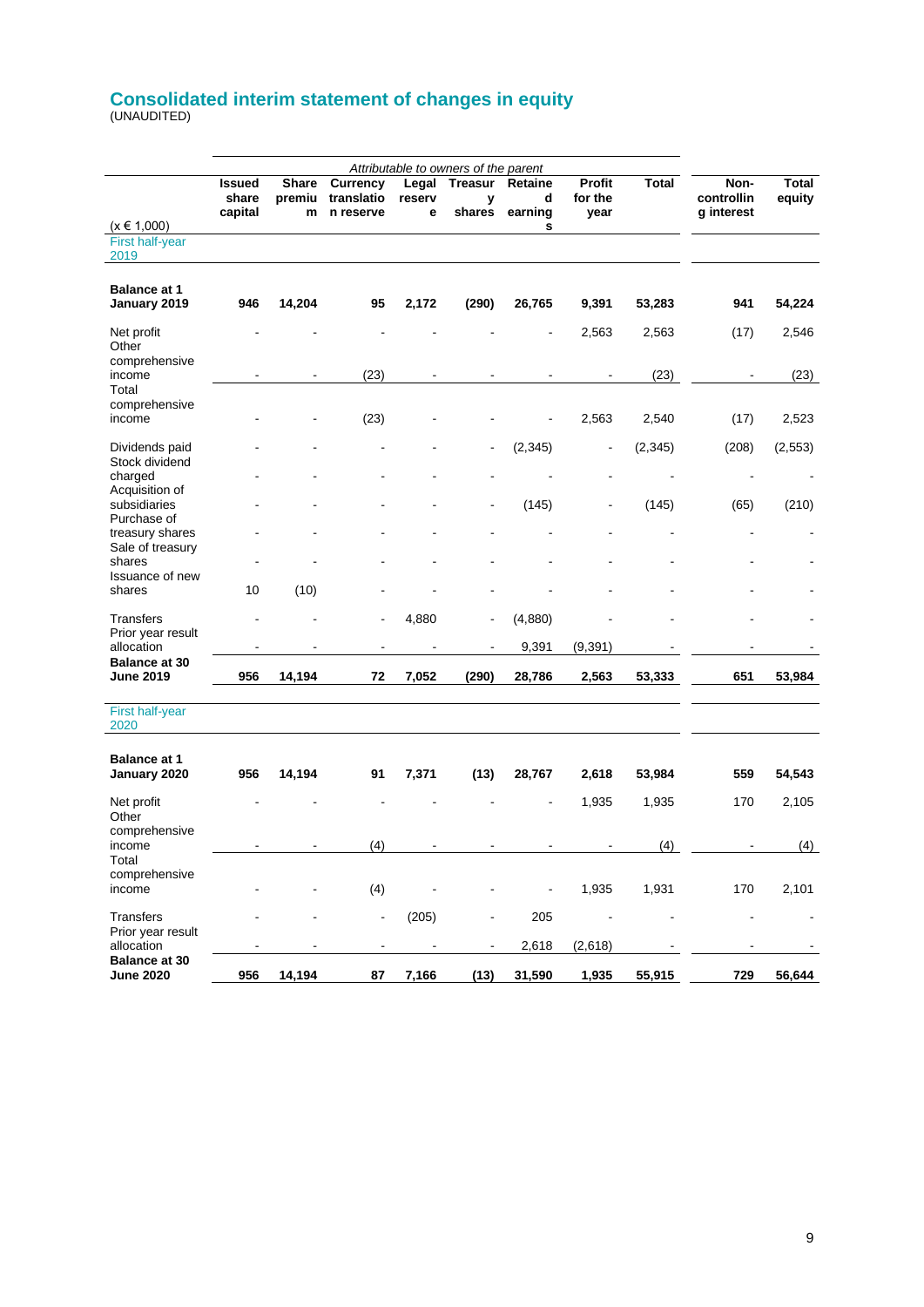## **Condensed interim consolidated cash flow statement**

(UNAUDITED)

| According to the direct method ( $x \in 1,000$ )<br><b>Note</b>                                                  |                     | First half year 2020 | First half year 2019 |           |
|------------------------------------------------------------------------------------------------------------------|---------------------|----------------------|----------------------|-----------|
| CASH FLOW FROM OPERATING ACTIVITIES                                                                              |                     |                      |                      |           |
|                                                                                                                  |                     |                      |                      |           |
| Receipts from customers<br>Payments to suppliers and employees                                                   | 96,397<br>(89, 219) |                      | 94,020<br>(87, 901)  |           |
|                                                                                                                  |                     |                      |                      |           |
|                                                                                                                  |                     | 7,178                |                      | 6,119     |
| Interest paid                                                                                                    | (204)               |                      | (301)                |           |
| Income tax (paid) received                                                                                       | (147)               |                      | (2,007)              |           |
|                                                                                                                  |                     | (351)                |                      | (2,308)   |
| Net cash flow from operating activities                                                                          |                     |                      |                      |           |
|                                                                                                                  |                     | 6,827                |                      | 3,811     |
| CASH FLOW FROM INVESTMENT ACTIVITIES                                                                             |                     |                      |                      |           |
| Additions to property, plant and equipment                                                                       | (518)               |                      | (538)                |           |
| Additions to software and product development                                                                    | (1,271)             |                      | (975)                |           |
| Acquisition of subsidiaries (net of cash acquired)<br>Payment of earn-out liabilities                            | (26)                |                      | (6, 952)             |           |
| Sale of subsidiaries                                                                                             | (86)                |                      | (3,684)              |           |
| (Additions to) / disposal of other financial assets                                                              |                     |                      | 1,107                |           |
|                                                                                                                  | 212                 |                      | (513)                |           |
|                                                                                                                  |                     | (1,689)              |                      | (11, 555) |
| Net cash flow from investment activities                                                                         |                     |                      |                      |           |
| CASH FLOW FROM FINANCING ACTIVITIES                                                                              |                     |                      |                      |           |
| Proceeds of borrowings external loans                                                                            |                     |                      | 9,890                |           |
| Repayments of borrowings external loans                                                                          |                     |                      |                      |           |
| Payment of lease liabilities                                                                                     | (2,878)             |                      | (1,774)<br>(2, 425)  |           |
| Dividend paid to non-controlling interest                                                                        |                     |                      | (208)                |           |
| Dividend paid to shareholders of ICT Group N.V.                                                                  |                     |                      |                      |           |
|                                                                                                                  |                     |                      | (2, 345)             |           |
|                                                                                                                  |                     | (2,878)              |                      | 3,138     |
| Net cash flow from financing activities                                                                          |                     |                      |                      |           |
| Net cash flow                                                                                                    |                     |                      |                      |           |
|                                                                                                                  |                     | 2,260                |                      | (4,606)   |
|                                                                                                                  |                     |                      |                      |           |
|                                                                                                                  |                     |                      |                      |           |
| Cash at bank and in hand (net) as at 30 June 2020<br>Exchange rate differences on cash at bank and in hand (net) | 8,034<br>(6)        |                      | 1,592<br>(20)        |           |
| Cash at bank and in hand (net) at 1 January                                                                      | 5,768               |                      | 6,178                |           |
|                                                                                                                  |                     |                      |                      |           |
| (Decrease) increase cash and cash equivalents                                                                    |                     | 2,260                |                      | (4,606)   |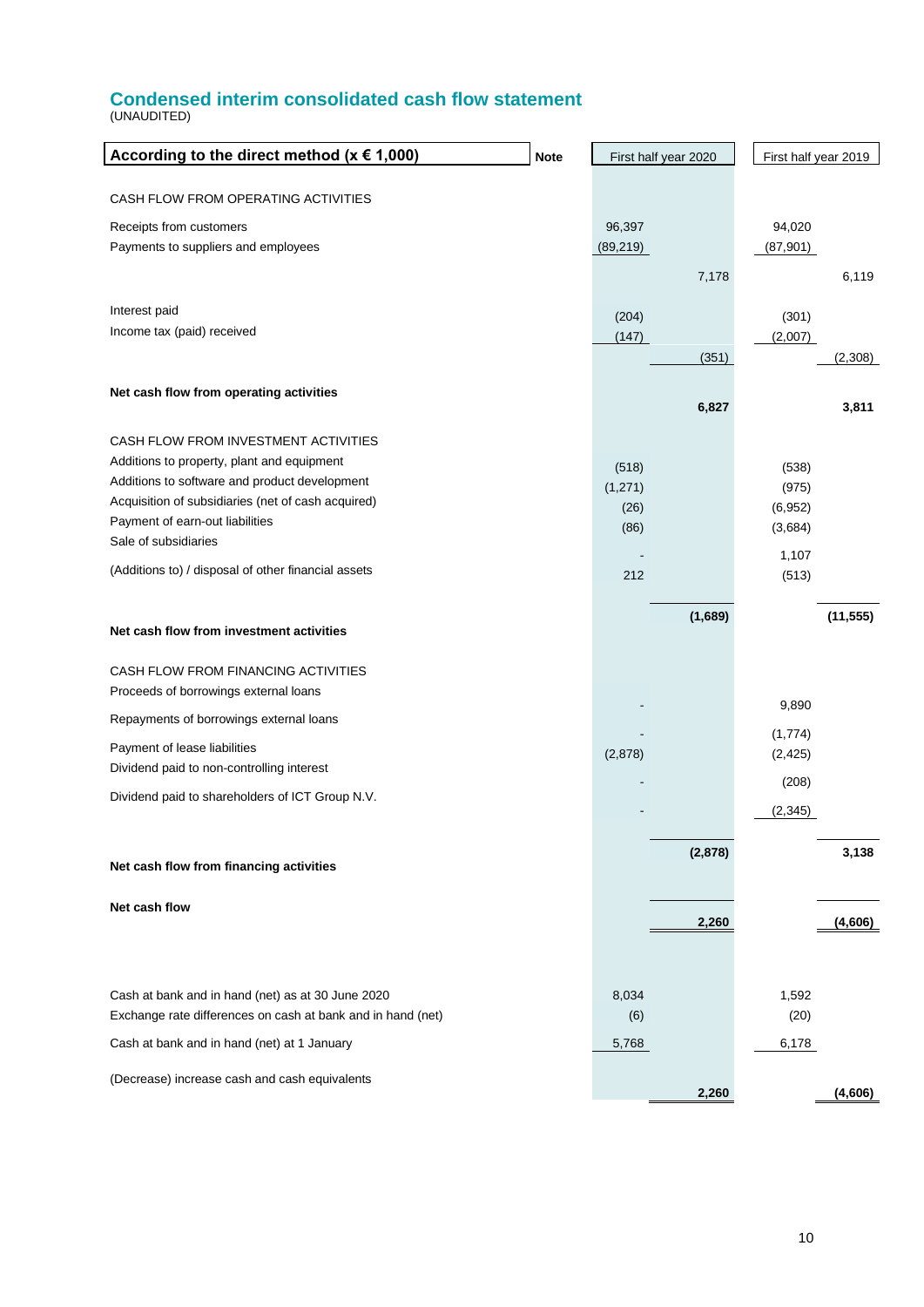## Note to the condensed consolidated interim statement of income

#### **General information**

ICT Group N.V. (Trade Register number: 24186237) and its subsidiaries ("ICT", "ICT Group" or "the Company") is a public limited liability Company incorporated and established in the Netherlands. In the context of the consolidated financial statements, the Company is also referred to as the "ICT group of companies". The address and domicile of ICT Group N.V. is:

*Kopenhagen 9 2993 LL Barendrecht Telephone: +31 (0)889082000 E-Mail: [info@ict.nl](mailto:info@ict.nl) [www.ict.eu](http://www.ict.eu/)*

These condensed consolidated interim financial statements ('interim financial statements') as at and for the six months ended 30 June 2020 comprise the Company and its subsidiaries (together referred to as the 'Group') and the Group's interests in associates and joint ventures.

ICT Group is a leading industrial technology solutions and services provider. The solutions we offer our clients involve software development, solutions on project basis, the secondment of experienced and highly educated staff as well as services to maintain IT systems.

Technology based-innovations are critical for the competitive edge of our customers; getting smarter every day in every product, process or application. Our specific industry knowledge enables us to link people, technology and ideas. With over 1,400 dedicated technical professionals in the field, we are capable of translating new and innovative technologies into relevant business solutions, enriched with state-of-the-art technologies.

Within our focus areas Smarter Cities, Smarter Industries and Smarter Health we serve the following key industries: Transport & Logistics, Automotive & Mobility, Energy, Oil & Gas, Water & Infrastructure, Healthcare, Food, Chemicals & Pharma, Manufacturing and High Technology.

ICT Group is globally active and operates from several locations in the Netherlands, Belgium, Bulgaria (Strypes) and Sweden (Additude). ICT Group is also active in Traffic & Transport (InTraffic), Testing and Training (Improve Quality Services), complex infrastructures (NedMobiel) and Enterprise Mobility (OrangeNXT).

The following group companies are included in the consolidation.

#### **Group companies**

| ICT Netherlands B.V. <sup>1</sup>                | Barendrecht (the Netherlands) | 100%   |
|--------------------------------------------------|-------------------------------|--------|
| Improve Quality Services B.V.                    | Waalre (the Netherlands)      | 100%   |
| ICT Nearshoring B.V. <sup>2</sup>                | Barendrecht (the Netherlands) | 100%   |
| Strypes Ltd.                                     | Sofia (Bulgaria)              | 100%   |
| <b>ICT Belgium BV</b>                            | Aartselaar (Belgium)          | 100%   |
| <b>ICT Germany GmbH</b>                          | Essen (Germany)               | 100%   |
| ICT Healthcare Technology Solutions B.V.         | Houten (the Netherlands)      | 100%   |
| ICT Healthcare Technology Solutions Belgium B.V. | Bellegem (Belgium)            | 100%   |
| <b>BMA France SAS</b>                            | Versailles (France)           | 100%   |
| <b>BMA Telenatal B.V.</b>                        | Houten (the Netherlands)      | 51%    |
| OrangeNXT B.V.                                   | Barendrecht (the Netherlands) | 100%   |
| NedMobiel B.V.                                   | Breda (the Netherlands)       | 100%   |
| InTraffic B.V. <sup>3</sup>                      | Utrecht (the Netherlands)     | 100%   |
| ICT Motar B.V.                                   | Barendrecht (the Netherlands) | 50.1%  |
| <b>CIS Solutions GmbH</b>                        | Ismaning (Germany)            | 66%    |
| ICT Participations B.V.                          | Barendrecht (the Netherlands) | 100%   |
| Additude AB <sup>4</sup>                         | Malmö (Sweden)                | 70.55% |
| Additude B.V.                                    | Barendrecht (the Netherlands) | 70.55% |
| Kodar Ltd.                                       | Plovdiv (Bulgaria)            | 100%   |
| Proficium B.V.                                   | Breukelen (The Netherlands)   | 100%   |
| Proficium OVK B.V.                               | Breukelen (The Netherlands)   | 100%   |
| UP2 Technology Ltd. <sup>5</sup>                 | Sofia (Bulgaria               | 100%   |
| TURNN B.V. 6                                     | Nieuwegein (The Netherlands)  | 100%   |

#### **Joint ventures and associates**

| LogicNets Inc.           | Washington D.C. (USA)         | 20%    |
|--------------------------|-------------------------------|--------|
| GreenFlux Assets B.V.    | Amsterdam (the Netherlands)   | 14.67% |
| ICT-Sensoria NL B.V.     | Barendrecht (the Netherlands) | 50%    |
| SpringRivet Holding B.V. | Amsterdam (the Netherlands)   | 20%    |

<sup>1)</sup> In 2019, a legal merger was filed for ICT Netherlands B.V. (surviving entity) and Raster Beheer B.V. and Raster Industriële Automatisering B.V.. The legal merger has no<br>financial impact in the condensed interim financ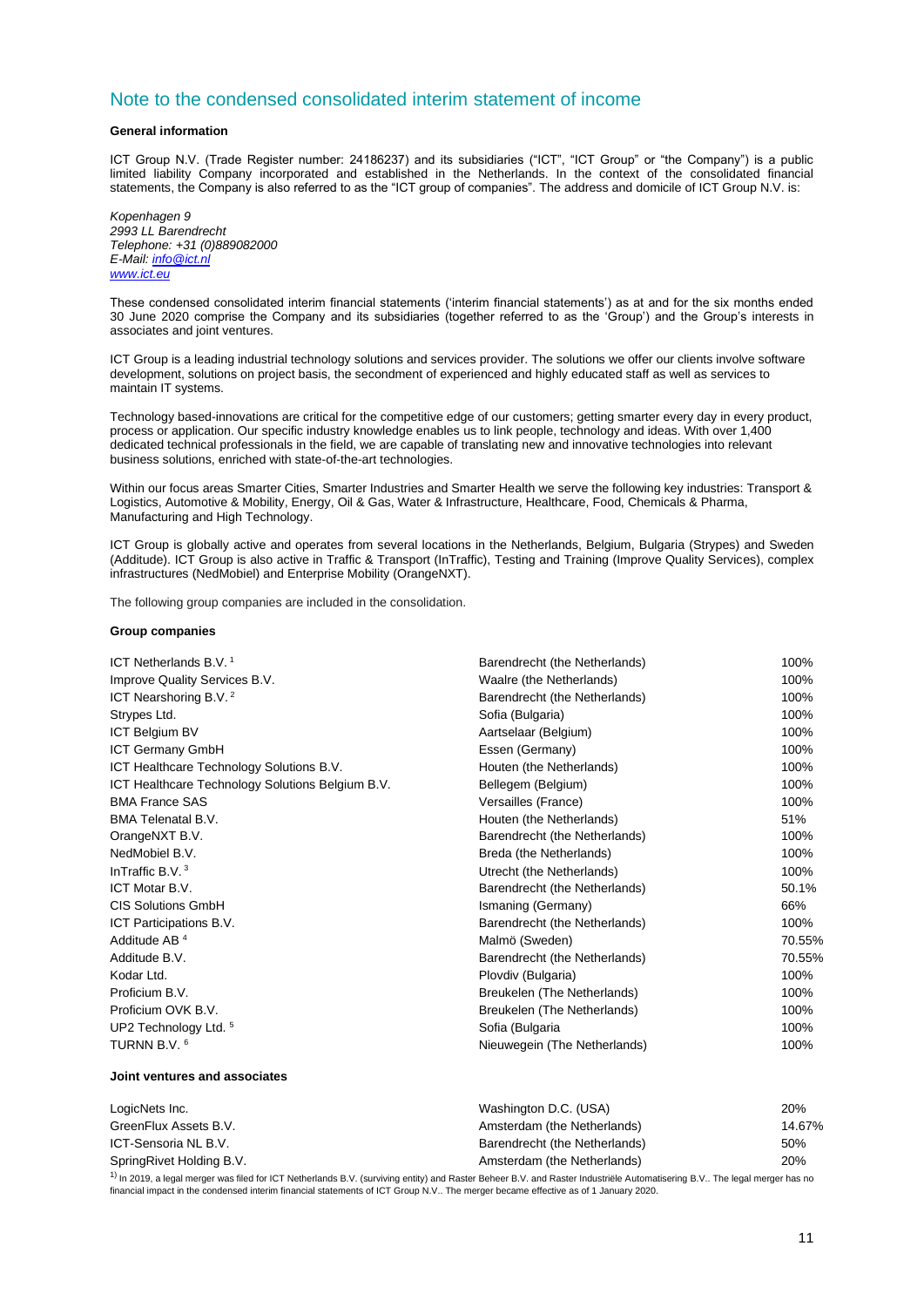2) At 8 May 2020 Strypes Nearshoring Ltd. Is liquidated.

<sup>3)</sup> In 2019, a legal merger was filed for InTraffic B.V. (surviving entity), New Mobility Ventures B.V. and BNV Mobility B.V.. The legal merger has no financial impact in the condensed interim financial statements of ICT Group N.V.. The legal merger became effective as of 1 January 2020.

 $^{4)}$  In 2019, a legal merger was filed for Additude AB (surviving entity), Additude Excellence AB, Additude Innovation AB and Additude Industry AB. The legal merger has no financial impact in the condensed interim financial statements of ICT Group N.V.. The legal merger became effective as of 1 January 2020.

 $5)$  At 13 December 2019 ICT acquired 100% of the shares and voting interests in UP2 Technology Ltd. and is consolidated as from 1 January 2020.

6) At 25 May 2020 Turrn B.V. was incorporated.

The consolidated interim financial statements were drawn up by the Executive Board and approved for publication by the Supervisory Board on 18 August 2020. The consolidated interim financial statements have not been audited.

In these interim financial statements, where information has been presented in thousands or millions of units, amounts may have been rounded. Accordingly, totals of columns or rows of numbers in tables or charts may not be equal to the apparent sum of the individual items. Actual numbers may differ from those contained herein due to such rounding.

#### **Accounting policies**

These interim financial statements for the half-year reporting period ended 30 June 2020 has been prepared in accordance with Accounting Standard IAS 34 'Interim Financial Reporting'.

The interim financial statements do not include all the notes of the type normally included in the consolidated financial statements. Accordingly, this report is to be read in conjunction with the consolidated financial statements for the year ended 31 December 2019 and any public announcements made by ICT Group during the interim reporting period.

The accounting policies applied in these interim financial statements are the same as those applied in the Group's consolidated financial statements as at and for the year ended 31 December 2019.

#### **Changes in accounting policies**

A number new standards are effective from 1 January 2020 but they do not have a material effect on ICT Group's interim financial statements.

#### **COVID-19**

COVID-19 affected the company's results, balance sheet and cash flows presented in these interim financial statements.

IFRS requires management to make assumptions, judgments and estimates. As a result of the uncertainty associated with the nature of the COVID-19 pandemic, and in line with existing policies, the company regularly updates its significant assumptions and estimates to support the reported amounts of assets, liabilities, income and expenses. The areas which include judgment and estimates are disclosed in the 2019 Annual Report. The area primarily impacted by COVID-19 include the impairment tests.

For those CGU's which are considered as a separate CGU for goodwill impairment testing, being 'Healthcare' and 'Improve', for which an impairment trigger was identified, an impairment test was performed as at 30 June 2020. In determining the recoverable amounts we used different scenario's to reflect the uncertainties associated with the nature of the COVID-19 pandemic in the discounted cash flow projections. For both CGU's 'Healthcare' and 'Improve' we concluded, based on the impairment testing performed, no impairment is applicable.

#### **Seasonal influences**

As a Group whose revenue is largely dependent on work carried out by professionals, ICT is subject to seasonal influences, a large part of which is determined by holiday periods.

#### **Risks**

ICT Group has implemented internal risk management and control systems, the aim of which is to minimise the operational and financial risks of the Company and to limit as much as possible the influence of events on the Company's balance sheet ratios and its results. The most significant operational and financial risks, outlined on pages 49-59 of our 2019 Annual Report, were unchanged in the first half of this year. The 2019 Annual Report is available a[t www.ict.eu.](http://www.ict.nl/)

For further information, we refer you to section 6 of the 2019 Annual Report, page 120 onwards.

#### **Auditor's statement**

The contents of this condensed consolidated interim report have not been audited.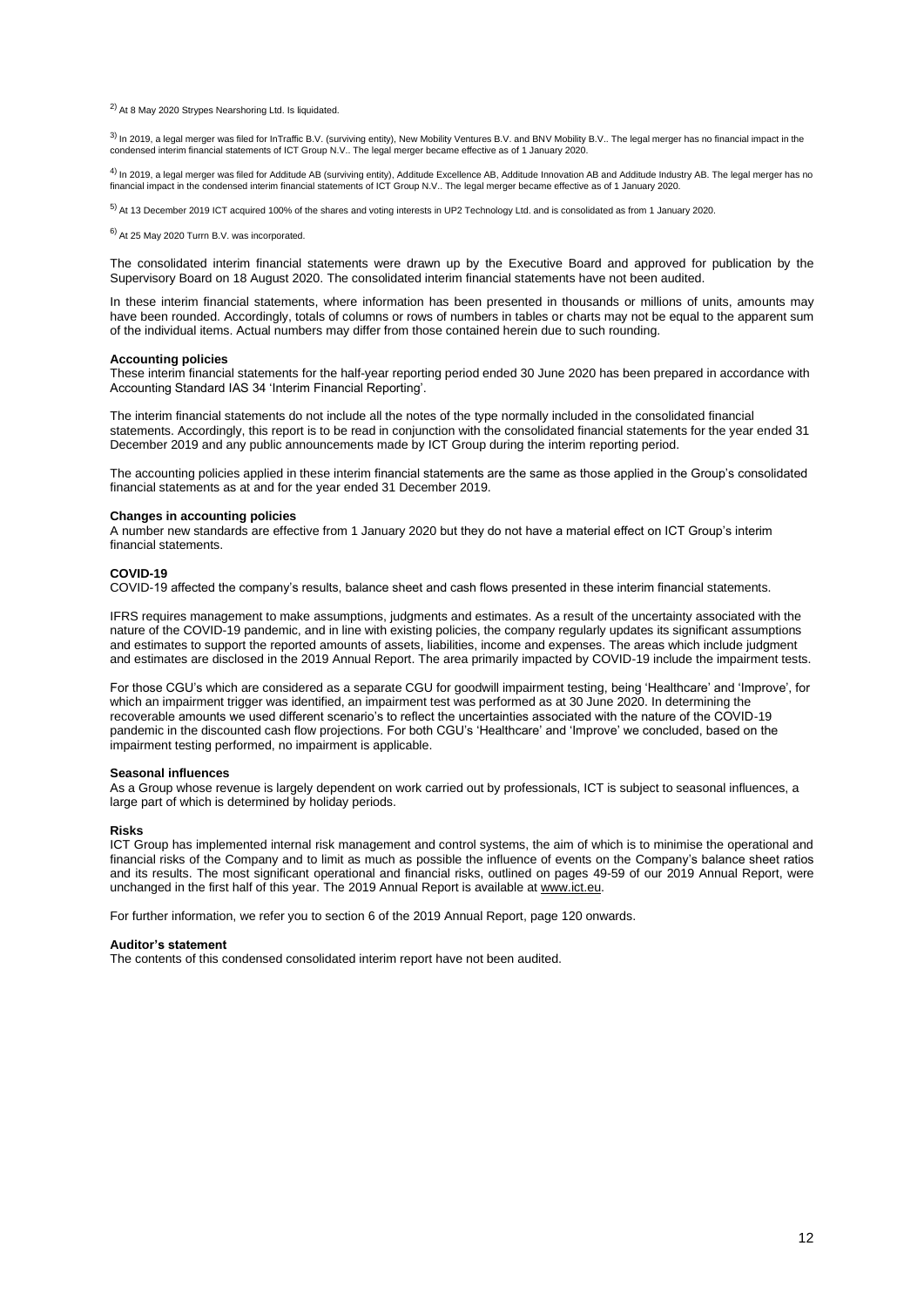## **Note 1) Segment information**

## **SEGMENT INFORMATION**

The Executive Board is the Company's chief operating decision-maker. Management has determined the operating segments based on the information reviewed by the Executive Board for the purposes of allocating resources and assessing performance.

Since 1 January 2019 the Executive Board reviews the business from a cluster level of operating segments in accordance with IFRS 8 and has identified seven reportable segments: Engineering R&D, Industrial Automation, Infra & Mobility, Healthcare Technology, Bulgaria, Sweden and Other. The segment 'Other' consists of the individual entities, Improve Quality Services B.V., OrangeNXT B.V., ICT Motar B.V., CIS Solutions GmbH and ICT Belgium BV..

UP2 Technology Ltd. is part of the cluster Bulgaria and TURNN B.V. is part of the Infra & Mobility cluster.

## **First half year 2020**

The composition of revenue, gross profit margin can be displayed as follows:

(UNAUDITED)

|                                            | Engineering<br>R&D | Industrial<br>Automation | Infra /<br>Mobility | Healthcare<br>Technology | Bulgaria | Sweden | Other    | Eliminations             | Consolidated |
|--------------------------------------------|--------------------|--------------------------|---------------------|--------------------------|----------|--------|----------|--------------------------|--------------|
| $(X \in 1,000)$                            |                    |                          |                     |                          |          |        |          |                          |              |
|                                            |                    |                          |                     |                          |          |        |          |                          |              |
| Revenue:                                   |                    |                          |                     |                          |          |        |          |                          |              |
| Revenue from professional                  |                    |                          |                     |                          |          |        |          |                          |              |
| services                                   | 18,466             | 15,925                   | 17,331              | 1,369                    | 8,341    | 8,519  | 5,435    | (4,536)                  | 70,850       |
| Revenue from solutions /<br>products       | 1,104              | 1,422                    |                     | 3,285                    |          | 384    | 1,764    | (115)                    | 10,527       |
|                                            |                    |                          | 2,516               |                          | 167      |        |          |                          |              |
| <b>Subtotal</b>                            | 19,570             | 17,347                   | 19,847              | 4,654                    | 8,508    | 8,903  | 7,199    | (4,651)                  | 81,377       |
| Inter-segment                              | 485                | 796                      | 152                 | 4                        |          |        | 344      | (1,781)                  |              |
| <b>Total revenue</b>                       | 20,055             | 18,143                   | 19,999              | 4,658                    | 8,508    | 8,903  | 7,543    | (6, 432)                 | 81,377       |
| Operating expenses directly                |                    |                          |                     |                          |          |        |          |                          |              |
| attributable to the operating              |                    |                          |                     |                          |          |        |          |                          |              |
| segments                                   | 13,543             | 12,453                   | 13,626              | 3,418                    | 5,561    | 7,583  | 6,926    | (6, 432)                 | 56,678       |
| <b>Segment Gross profit</b>                | 6,512              | 5,690                    | 6,373               | 1,240                    | 2,947    | 1,320  | 617      | $\blacksquare$           | 24,699       |
| Allocated operating expenses               | 3,996              | 3,637                    | 3,813               | 1,217                    | 1,223    | 966    | 992      | $\blacksquare$           | 15,844       |
| <b>Operating profit</b>                    |                    |                          |                     |                          |          |        |          |                          |              |
| before amortisation and                    |                    |                          |                     |                          |          |        |          |                          |              |
| depreciation                               | 2,516              | 2,053                    | 2,560               | 23                       | 1,724    | 354    | (375)    | $\blacksquare$           | 8,855        |
| Allocated amortisation and<br>depreciation | 475                | 776                      | 1,713               | 586                      | 308      | 305    | 1,894    | $\overline{\phantom{a}}$ | 6,057        |
| <b>Operating profit</b>                    | 2,041              | 1,277                    | 847                 | (563)                    | 1,416    | 49     | (2, 269) | $\blacksquare$           | 2,798        |
| <b>Financial expenses</b>                  |                    |                          |                     |                          |          |        |          |                          | (572)        |
| Financial income                           |                    |                          |                     |                          |          |        |          |                          | 5            |
| One-off accounting gains (note             |                    |                          |                     |                          |          |        |          |                          |              |
| 27)                                        |                    |                          |                     |                          |          |        |          |                          |              |
| Result from joint ventures                 |                    |                          |                     |                          |          |        |          |                          |              |
| <b>Result from associates</b>              |                    |                          |                     |                          |          |        |          |                          | 396          |
| Result from other fixed assets             |                    |                          |                     |                          |          |        |          |                          | 16           |
| <b>Profit before taxation</b>              |                    |                          |                     |                          |          |        |          |                          | 2,643        |
| Taxes                                      |                    |                          |                     |                          |          |        |          |                          |              |
|                                            |                    |                          |                     |                          |          |        |          |                          | (538)        |
| Net profit                                 |                    |                          |                     |                          |          |        |          |                          | 2,105        |
| <b>Segment Assets</b>                      | 23,086             | 20,698                   | 27,642              | 7,888                    | 10,050   | 8,992  | 80,240   | $-49,293$                | 129,303      |
|                                            |                    |                          |                     |                          |          |        |          |                          |              |
| Segment Liabilities                        | 12,895             | 10,820                   | 15,358              | 5,201                    | 3,564    | 4,626  | 37,475   | $-17,278$                | 72,661       |
| <b>Other notes</b>                         |                    |                          |                     |                          |          |        |          |                          |              |
| Operating profit before                    |                    |                          |                     |                          |          |        |          |                          |              |
| amortisation and                           |                    |                          |                     |                          |          |        |          |                          |              |
| depreciation/total revenues                | 12.5%              | 11.3%                    | 12.8%               | 0.5%                     | 20.3%    | 4.0%   | $-5.0%$  |                          | 10.9%        |
|                                            |                    |                          |                     |                          |          |        |          |                          |              |
| Average number of employees                |                    |                          |                     |                          |          |        |          |                          |              |
| (FTE)                                      | 309                | 259                      | 254                 | 64                       | 292      | 75     | 192      |                          | 1,444        |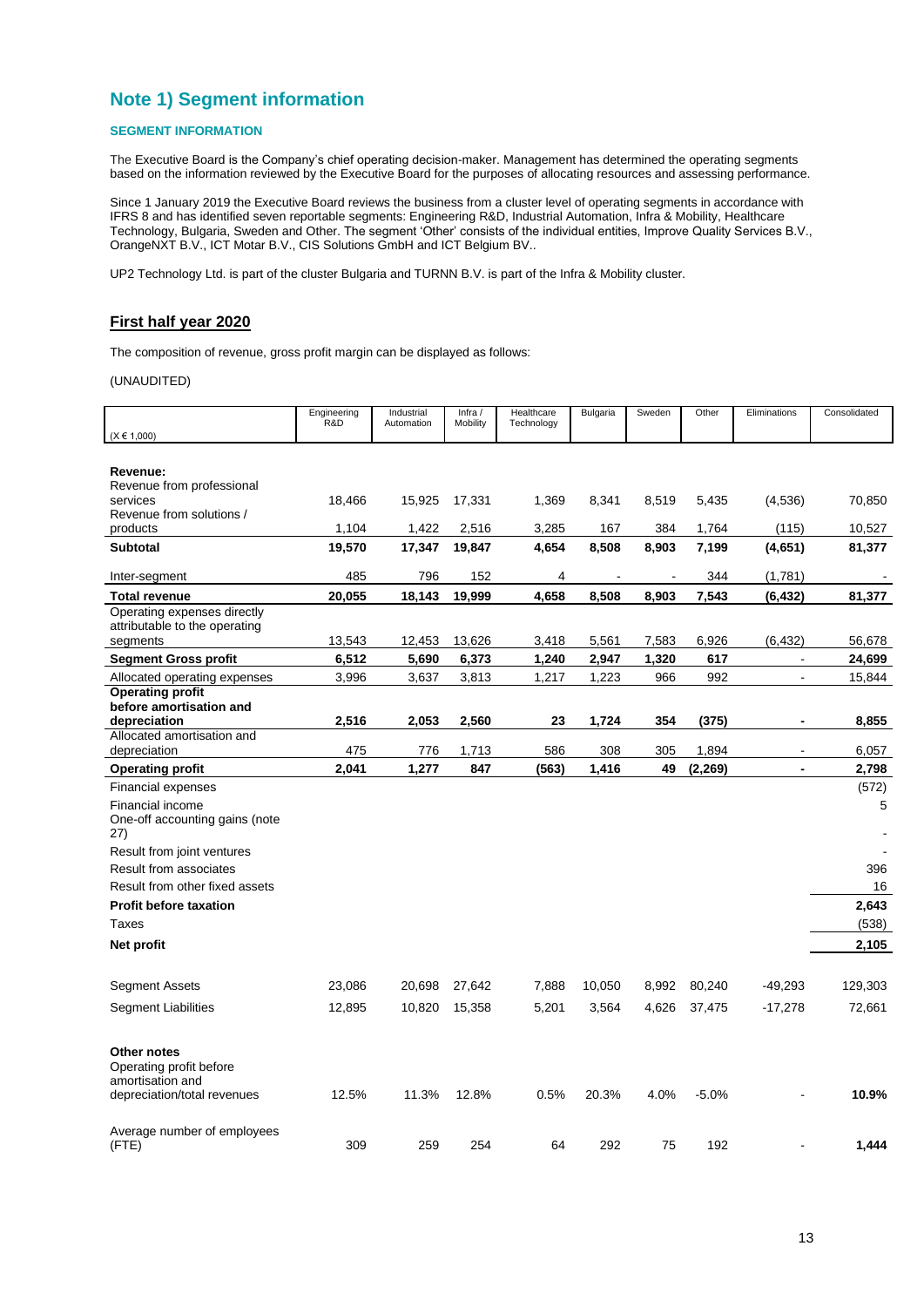## **First half year 2019**

The composition of revenue, gross profit margin can be displayed as follows:

## (UNAUDITED)

|                                                                         | Engineering<br>R&D | Industrial<br>Automation | Infra /<br>Mobility | Healthcare<br>Technology | <b>Bulgaria</b> | Sweden | Other    | Eliminations   | Consolidated |
|-------------------------------------------------------------------------|--------------------|--------------------------|---------------------|--------------------------|-----------------|--------|----------|----------------|--------------|
| $(X \in 1,000)$                                                         |                    |                          |                     |                          |                 |        |          |                |              |
|                                                                         |                    |                          |                     |                          |                 |        |          |                |              |
| Revenue:                                                                |                    |                          |                     |                          |                 |        |          |                |              |
| Revenue from professional services                                      | 19,477             | 16,184                   | 18,226              | 1,653                    | 5,663           | 7,263  | 4,603    | (2,876)        | 70,193       |
| Revenue from solutions / products                                       | 1,086              | 1,870                    | 2,480               | 2,542                    | 0               | 352    | 1,282    | (19)           | 9,593        |
| <b>Subtotal</b>                                                         | 20,563             | 18,054                   | 20,706              | 4,195                    | 5,663           | 7,615  | 5,885    | (2,895)        | 79,786       |
| Inter-segment                                                           | 667                | 948                      | 1,086               | 1,122                    |                 |        | 57       | (3,880)        |              |
| <b>Total revenue</b>                                                    | 21,230             | 19,002                   | 21,792              | 5,317                    | 5,663           | 7,615  | 5,942    | (6, 775)       | 79,786       |
| Operating expenses directly<br>attributable to the operating segments   | 14,173             | 12,435                   | 16,046              | 3,664                    | 3,451           | 6,512  | 6,180    | (6, 775)       | 55,686       |
| <b>Segment Gross profit</b>                                             | 7,057              | 6,567                    | 5,746               | 1,653                    | 2,212           | 1,103  | (238)    |                | 24,100       |
| Allocated operating expenses                                            | 3,630              | 3,628                    | 3,599               | 1,350                    | 1,149           | 685    | 1,216    |                | 15,257       |
| <b>Operating profit</b><br>before amortisation and                      |                    |                          |                     |                          |                 |        |          |                |              |
| depreciation                                                            | 3,427              | 2,939                    | 2,147               | 303                      | 1,063           | 418    | (1, 454) | $\blacksquare$ | 8,843        |
| Allocated amortisation and<br>depreciation                              | 1,029              | 1,096                    | 1,406               | 660                      | 409             | 611    | 505      | $\blacksquare$ | 5,716        |
| <b>Operating profit</b>                                                 | 2,398              | 1,843                    | 741                 | (357)                    | 654             | (193)  | (1,959)  |                | 3,127        |
| <b>Financial expenses</b>                                               |                    |                          |                     |                          |                 |        |          |                | (532)        |
| Financial income                                                        |                    |                          |                     |                          |                 |        |          |                | 90           |
| One-off accounting gains (note 3)                                       |                    |                          |                     |                          |                 |        |          |                | 679          |
| Result from joint ventures<br>Result from associates                    |                    |                          |                     |                          |                 |        |          |                | (325)        |
| <b>Profit before taxation</b>                                           |                    |                          |                     |                          |                 |        |          |                | 3,039        |
| Taxes                                                                   |                    |                          |                     |                          |                 |        |          |                | (493)        |
| Net profit                                                              |                    |                          |                     |                          |                 |        |          |                | 2,546        |
|                                                                         |                    |                          |                     |                          |                 |        |          |                |              |
| Segment Assets*                                                         | 22,978             | 23,826                   | 26,150              | 11,062                   | 7,933           | 10,280 | 82,690   | (58,088)       | 126,831      |
| Segment Liabilities*                                                    | 10,067             | 9,856                    | 14,520              | 6,028                    | 2,923           | 5,627  | 46,037   | (22, 211)      | 72,847       |
| Other notes                                                             |                    |                          |                     |                          |                 |        |          |                |              |
| Operating profit before amortisation<br>and depreciation/ total revenue | 16.1%              | 15.5%                    | 9.9%                | 5.7%                     | 18.8%           | 5.5%   | $-24.5%$ |                | 11.1%        |
| Average number of employees (FTE)                                       | 302                | 253                      | 263                 | 82                       | 180             | 59     | 164      |                | 1,303        |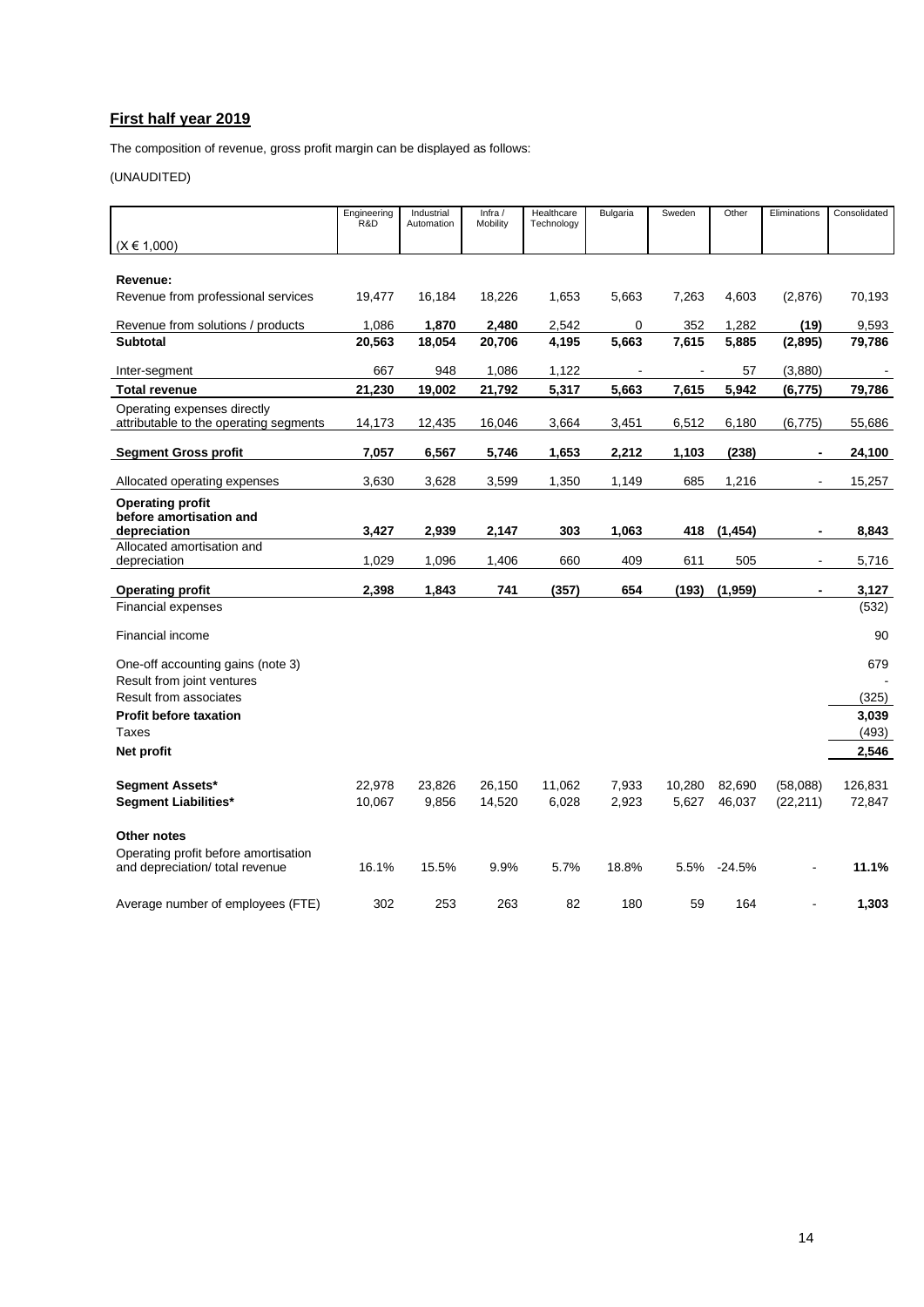## **Note 1) Disaggregated revenue** (continued)

| $(X \in 1,000)$      |                 | Reportable segments |                 | Seament other   |  | Eliminations seaments |                 |  | All segments    |                 |
|----------------------|-----------------|---------------------|-----------------|-----------------|--|-----------------------|-----------------|--|-----------------|-----------------|
| Revenue              | 30 June<br>2020 | 30 June<br>2019     | 30 June<br>2020 | 30 June<br>2019 |  | 30 June<br>2020       | 30 June<br>2019 |  | 30 June<br>2020 | 30 June<br>2019 |
| Secondment           | 27,227          | 29.731              | 1,869           | 1,850           |  | (3,017)               | (5,551)         |  | 26.079          | 26,030          |
| Projects             | 40.996          | 38,954              | 3,292           | 1,506           |  | (2,559)               | (1, 192)        |  | 41,729          | 39,268          |
| Recurring<br>Product | 5,129           | 5,116               | 3               | 898             |  | (113)                 |                 |  | 5,019           | 6,014           |
| sales                | 1,818           | 1,966               |                 | 206             |  |                       |                 |  | 1,818           | 2,172           |
| Other                | 4.809           | 4,852               | 2,035           | 1,482           |  | (112)                 | (32)            |  | 6,732           | 6,302           |
|                      | 79.979          | 80.619              | 7.199           | 5.942           |  | (5,801)               | (6, 775)        |  | 81.377          | 79,786          |

The following table shows revenue disaggregated per category. The table includes a reconciliation of the disaggregated revenue with ICT Group's segments.

## **Note 2) Other operating expenses**

In the first half-year 2020 the other operating expenses contain € 0.1 million for M&A costs. In the first half-year 2019 the other operating expenses contain € 0.5 million for M&A costs.

## **Note 3) One-off accounting gains**

The on-off accounting gains can be specified as follows:

| $(x \in 1,000)$                    | <b>First half-year</b><br>2020 | First half-year<br>2019 |
|------------------------------------|--------------------------------|-------------------------|
| Profit on dilution of GreenFlux *) |                                | 679                     |
|                                    |                                | 679                     |

#### **\*) Profit on dilution of GreenFlux**

On 11 June 2018 energy company Eneco Group and independent investment fund SET Ventures have both acquired a minority stake in Amsterdam-based GreenFlux Assets BV ("GreenFlux"), as part of a total Series B round of € 11 million in two rounds. Existing shareholders BOM Brabant Ventures and ICT Group NV also participated in the first round. The first round resulted in a dilution of ICT's 'stake in GreenFlux from 24,49% to 19,57% and a profit on dilution of € 565 thousand which is recorded in the consolidated financial statements 2018. In the second round ICT's stake in GreenFlux diluted from 19,57% to 14,67%. As a result of the second round the profit on dilution is € 679 thousand in the first half of 2019.

In 2020 the amount of € 0.7 million one-off accounting gains has been transferred to the legal reserve. These profits are noncash items and are non-distributable profits under Dutch law.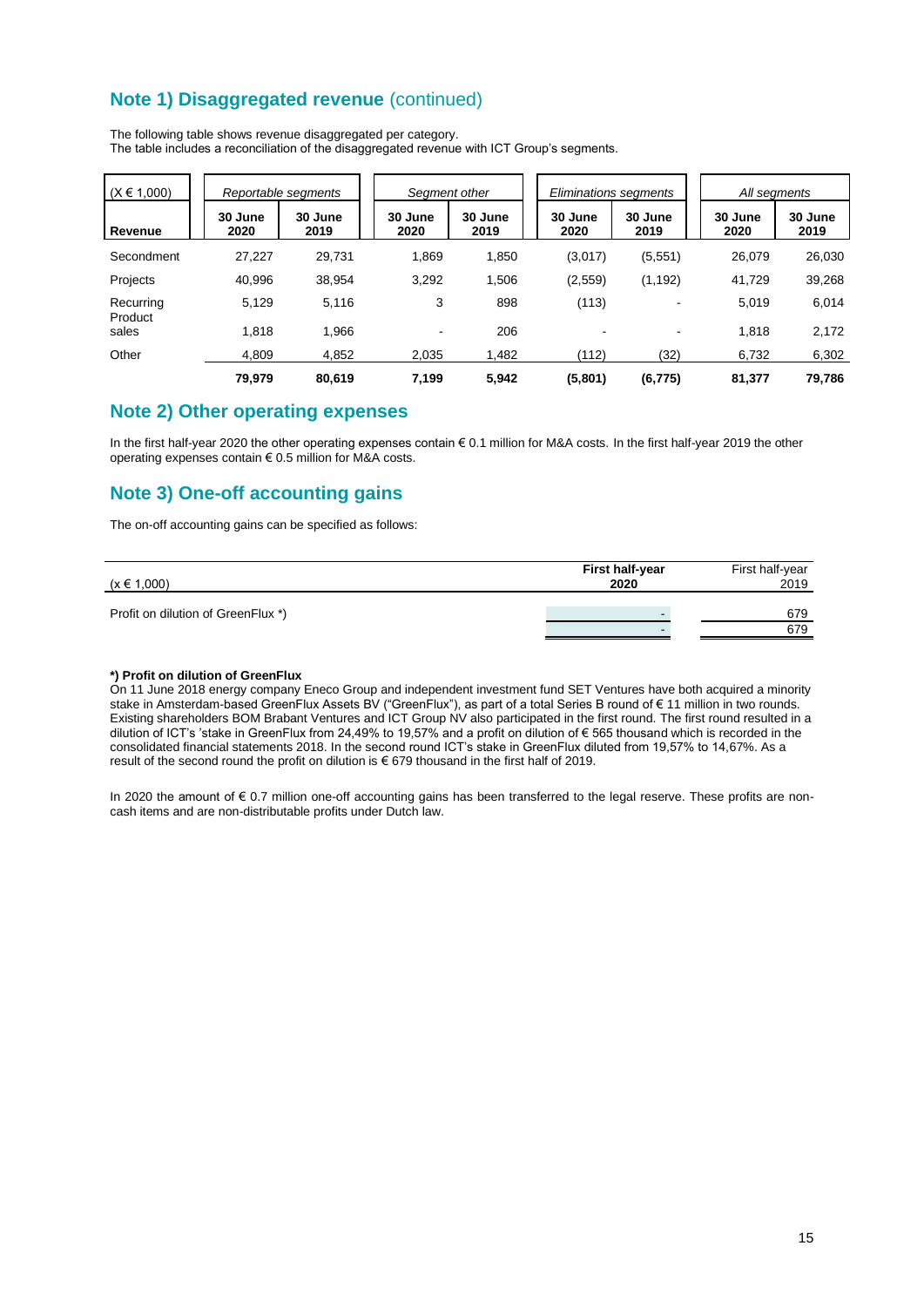## Additional financial information

(UNAUDITED)

| (in millions in $\epsilon$ )                                     | <b>First</b><br>half-year 2020 | <b>First</b><br>half-year 2019 |  |
|------------------------------------------------------------------|--------------------------------|--------------------------------|--|
|                                                                  |                                |                                |  |
| Revenue                                                          | 81.4                           | 79.8                           |  |
|                                                                  |                                |                                |  |
| Added value (Revenue minus cost of materials and subcontractors) | 67.6                           | 65.9                           |  |
| <b>EBITDA</b>                                                    | 8.9                            | 8.8                            |  |
| Amortisation / depreciation                                      | 6.1                            | 5.7                            |  |
| Operating profit                                                 | 1.6                            | 3.1                            |  |
| Net profit                                                       | 2.1                            | 2.5                            |  |
|                                                                  |                                |                                |  |
| Earnings per share                                               | 0.20                           | 0.27                           |  |
|                                                                  |                                |                                |  |
| <b>Ratios</b>                                                    |                                |                                |  |
| EBITDA / revenue                                                 | 10.9%                          | 11.1%                          |  |
| Net profit 1) / revenue                                          | 2.4%                           | 3.2%                           |  |
| Net profit 1) / average shareholders' equity                     | 3.5%%                          | 4.7%                           |  |
| Solvency (Shareholders' equity / total assets) 2)                | 43.8%                          | 42.6%                          |  |
|                                                                  |                                |                                |  |
| Personnel                                                        |                                |                                |  |
| Headcount as at 30 June                                          | 1,503                          | 1,412                          |  |
| FTE as at 30 June                                                | 1,453                          | 1,334                          |  |
| Average number of FTEs for the half year                         | 1,444                          | 1,303                          |  |
|                                                                  |                                |                                |  |
| <b>Outstanding shares</b>                                        |                                |                                |  |
| Outstanding ordinary shared at period end 2)                     | 9,565,010                      | 9,565,010                      |  |
| Average outstanding ordindary shares during the period           | 9,565,010                      | 9,477,924                      |  |

1) The net profit attributable to the shareholders of ICT. The 2019 net profit includes € 0.7 million of one-off gains related to the dilution of the share in GreenFlux.<br>2) At 30 June 2020 and at 31 December 2019.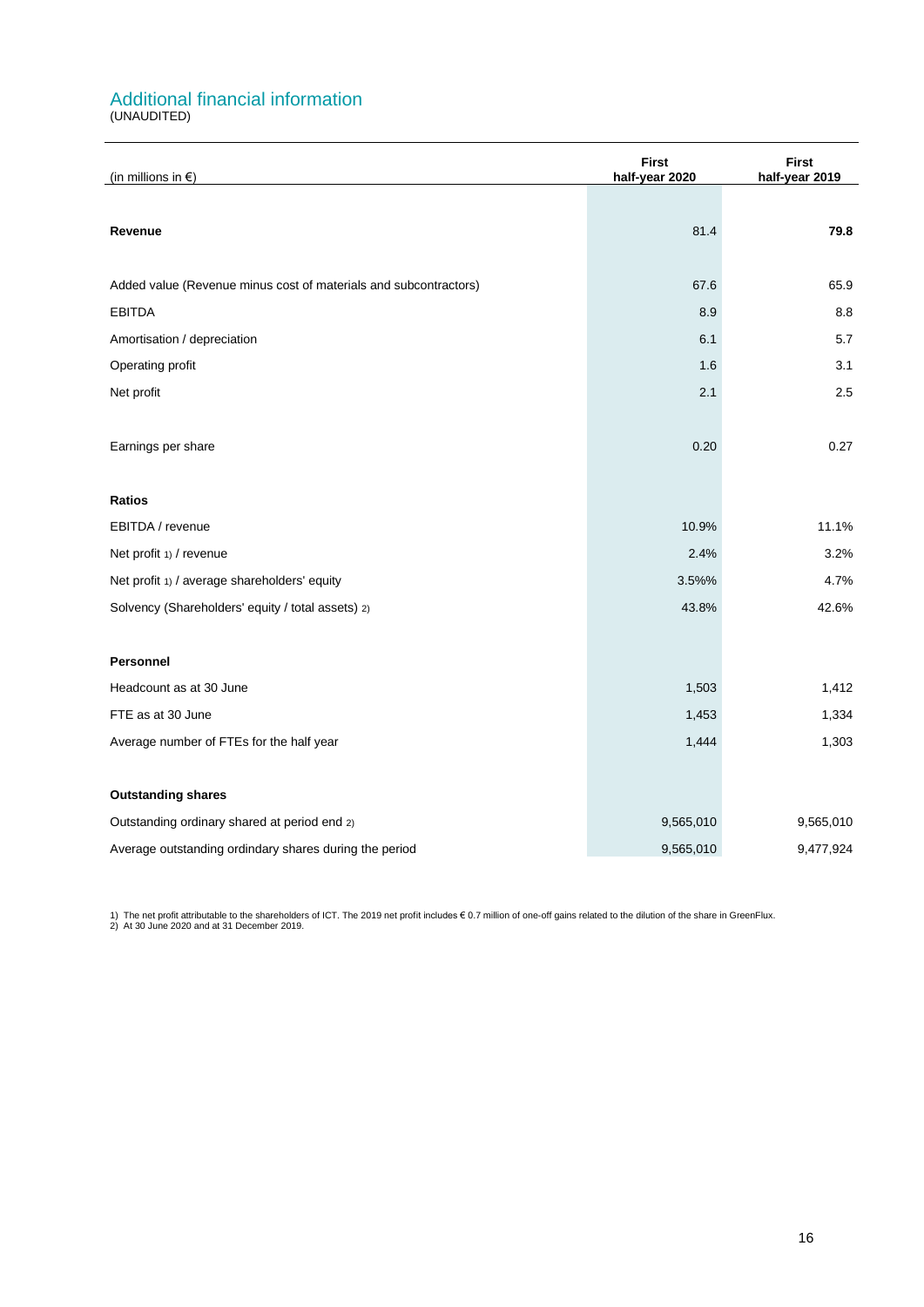#### **Related-parties**

For an overview of the related parties, we refer to section 31 of the 2019 Annual Report. During the first half-year of 2020 the transactions between entities of the ICT Group on a 100% basis with LogicNets Inc, GreenFlux Assets B.V. and SpringRivet Holding B.V. can be specified as follows:

#### $x \in 1,000$

|                             | H1-2020  | H <sub>1</sub> -2019 |
|-----------------------------|----------|----------------------|
|                             |          |                      |
| Sales to associates         | 158      | 1,348                |
| Purchases from associates   |          |                      |
| Receivables from associates | <b>-</b> | 86                   |
| Loans (net) to associates*  | -        | 625                  |
|                             | 312      |                      |
| Payables to associates      | 75       | 43                   |

\* The loans (net) to related parties in H1-2020 represent a loan to GreenFlux

The transactions and related balances are primarily related to the outsourcing of personnel. The transactions take place at arm's length rates.

#### **Taxes**

In the condensed interim financial statements of first half-year 2020 and first half-year 2019, taxes are shown in the statement of comprehensive income on the basis of the applicable rates for corporate income taxes in the Netherlands, Bulgaria, France, Belgium, Germany and Sweden.

#### **Outstanding shares**

At 30 June 2020 the number of outstanding shares amounted to 9,565,010 (31 December 2019: 9,565,010). In the first half year 2019 ICT Group N.V. issued 101,132 new shares related to the stock dividend over 2019.

#### **Dividend**

In the first half-year 2020 ICT did not declare a dividend. In the first half-year 2019 ICT paid a cash dividend of € 2,345 thousand over the financial year 2018 and issued 101,132 new shares related to stock dividend.

#### **Treasury shares**

When ICT purchases own shares, the amount of the consideration paid, including directly attributable costs, is recognised as a deduction from equity. Purchased own shares are classified as treasury shares and are presented in the treasury share reserve. When treasury shares are subsequently sold, the amount received is recognised as an increase in equity treasury share reserve and the resulting surplus or deficit on the transaction is presented in retained earnings.